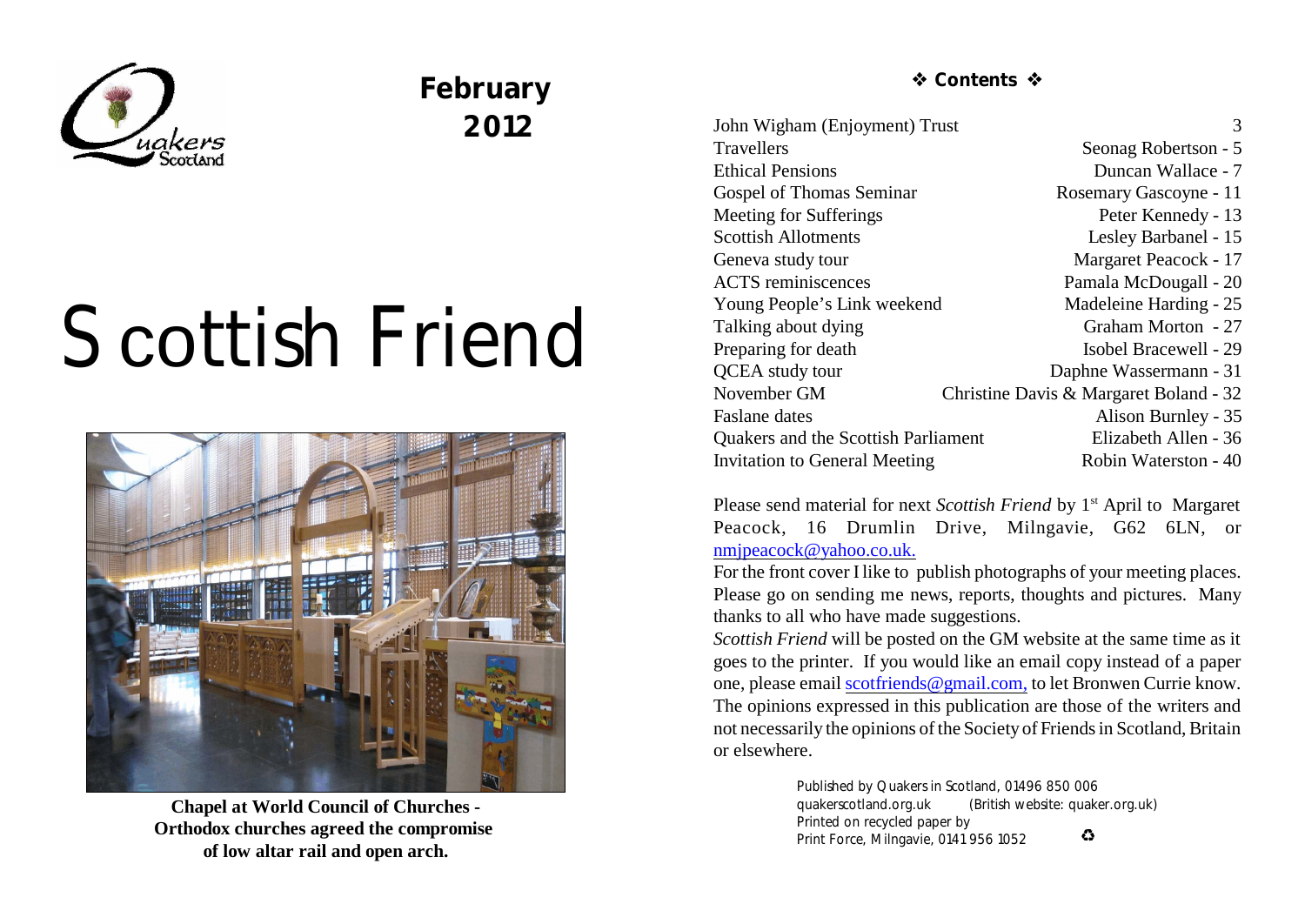## **JOHN WIGHAM (ENJOYMENT) TRUST**

We are in the happy situation of having a modest legacy to disburse. John Wigham directed that grants should be made to 'deserving persons resident in Scotland who owing to straitened circumstances are unable to enjoy the usual pleasures of life, the purpose of such grants being to provide the recipients with some additional comfort or pleasure of an exceptional nature over and above the usual necessities of life'.

We welcome applications from Quakers and non-Quakers resident anywhere in Scotland, for grants large or small. £500 will normally be the maximum. Applicants may obtain an application form and further information from :

 Annie Miller, 15 Morningside Park, Edinburgh EH10 5HD Phone 0131 447 3268, Email: anniemiller1@tiscali.co.uk

 The completed form should be passed to a Quaker of long standing who is well known to their meeting, who will countersign it and forward it to the address above to arrive by 31 March or 30 September. Applicants will normally hear the results of their application within 8 weeks of these deadlines.

**From a beneficiary of the John Wigham Trust**

### **London Visit**

 I lived in London for fifteen years, from 1982 until 1997, and I love going back to enjoy the city and see my many friends there. But going back is becoming increasingly difficult on a minimal pension and I was delighted when the John Wigham (Enjoyment) Trust awarded me a grant to visit London again last April.

On my first day there I met an old friend whom I had worked with in the education department of Pentonville Prison. We met in beautiful Paternoster Square and wandered round Tate Britain, but spent more time talking than looking at the paintings!

Over the next four days, I visited my elderly aunt in New Milton and an old friend in Brighton. He has had cancer for the last ten years and, although he's in remission now, he still has heavy chemotherapy treatment every year. I also met up with another ex-colleague from my Pentonville days and I went with her to see a wonderful exhibition in the V&A about the Aesthetic movement.

I also went back to the flats that I'd lived in while I was in London and visited one of my neighbours. It was good to get all her news but I was sad to hear that my next-door neighbour, a Ghanaian woman whom I was very fond of, had died of cancer.

On Sunday, my last day in London, I turned up at the Meeting House in Euston Road at 9am, hoping they would have an early morning meeting as we do in Edinburgh, but no luck! As I'd already arranged to visit my friend, Tessa, for the day, I couldn't wait for the 11am meeting but took the Northern Line as far as it would go.

Tessa met me from High Barnet and drove me to her rural retreat in Hertfordshire. She's a stained glass artist who had windows in at least two churches and in the Royal Marsden Hospital but, much more importantly, she is a wonderful, open and natural person and I love her dearly. I've known her for the last fifteen years. Tessa is a very warm and positive person and, as with my other friends, I always enjoy spending time with her.

It was wonderful to have a chance to visit London again and catch up with friends and family. I'm extremely grateful to the John Wigham (Enjoyment) Trust for making it possible.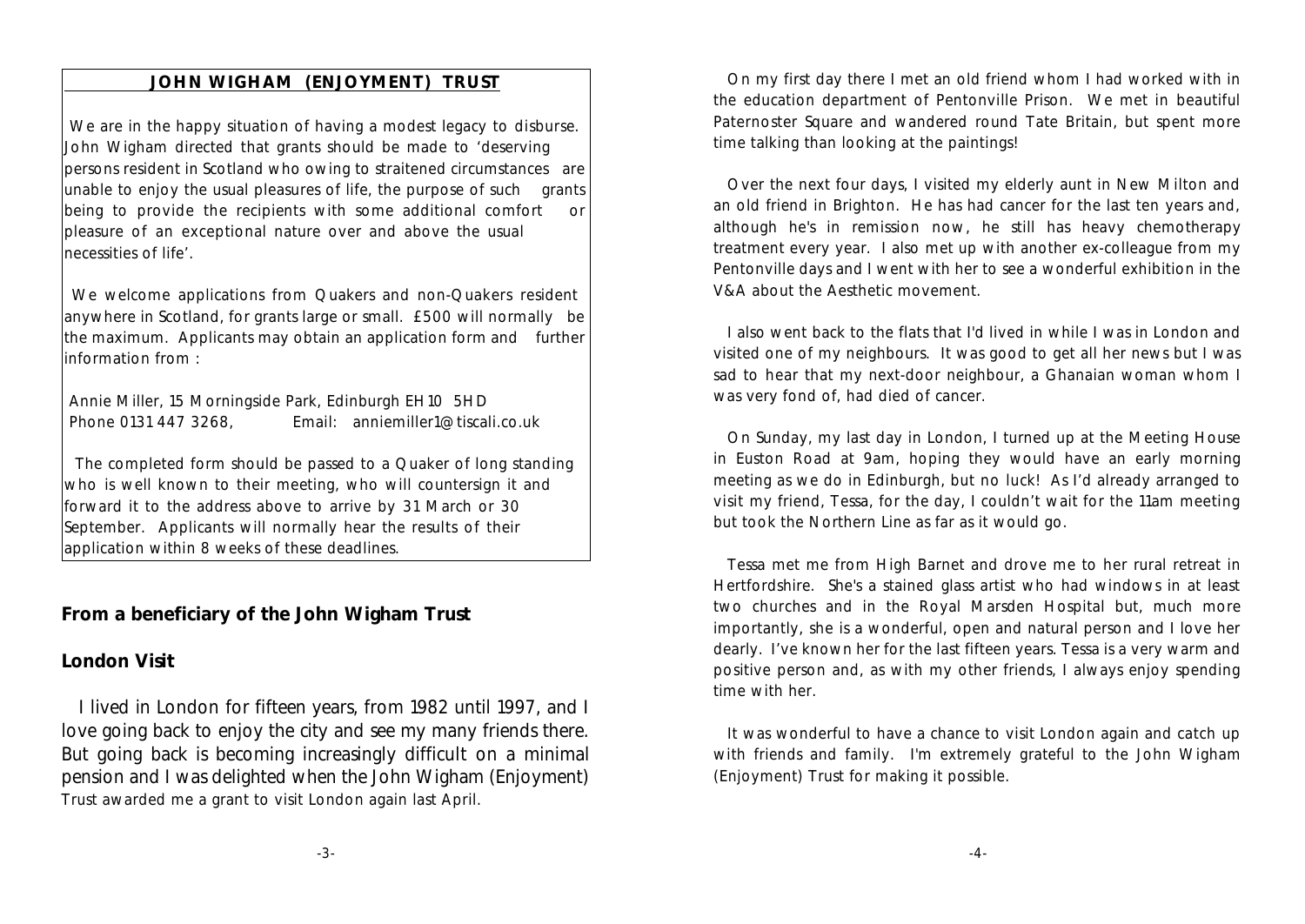**What are Quakers doing to end discrimination against the Travelling Community in Scotland?**

**Seonag Robertson**

*'A Report on the Churches' attitude to the Travelling Community in Scotland'* was completed by the Scottish Churches Racial Justice Group (SCRJG) in early 2011 and passed to Member Churches in Action of Churches Together in Scotland (ACTS) for consideration.

In a nutshell the report lays out examples of hardship and discrimination faced by perhaps as many as 20,000 Gypsy/ Travellers in Scotland. Problems include reduced access to traditional sites, inadequate provision of council sites, problems in accessing education, difficulties in opening bank accounts and in registering to vote. Negative media coverage compounds the problem of discrimination by reinforcing stereotypes held by society at large.

The Reports sets out 10 recommendations for ACTS Member Churches to consider:

1. Support the Scottish Government in recognising Travellers as a distinct ethnic group.

2. Note that the past treatment of the Traveller Community by Government, wider Society and the Churches has intentionally and unintentionally been discriminatory.

3. Encourage the Scottish Government & local authorities to afford Travellers protection against discrimination.

4, Encourage the Scottish Government, in conjunction with local authorities, to take steps to improve the provision of services to Traveller, recognise the distinct culture & lifestyle of the Travelling Community.

5. Encourage the Scottish Government to take steps to ensure that

members of the Travelling Community are enabled to vote.

6. Explore opportunities to celebrate with the Travelling Community the richness of its culture.

7. Seek ways ecumenically through which spiritual needs of the Travelling Community can be met.

8. Explore the theology of welcome and hospitality as it relates to the relationship between the Travelling Community and those outwith the Travelling Community.

9. Enter into a dialogue with representatives of broadcasters and the print media about promoting more positive images of the Travelling Community.

10. Encourage Church bodies and individual church members to speak out against instances of negative and abusive portrayal of the Travelling Community in the media.

I urge Friends to read the report in full at

<http://www.acts-scotland.org/images/stories/pdf/travellersfinal.pdf>

while bearing in mind the testimony,

*Quakers recognise the equal worth and unique nature of every person. This means working to change the systems that cause injustice and inequality and hinder the development of true communities.*

Injustice and inequality clearly exists here - will we simply look the other way?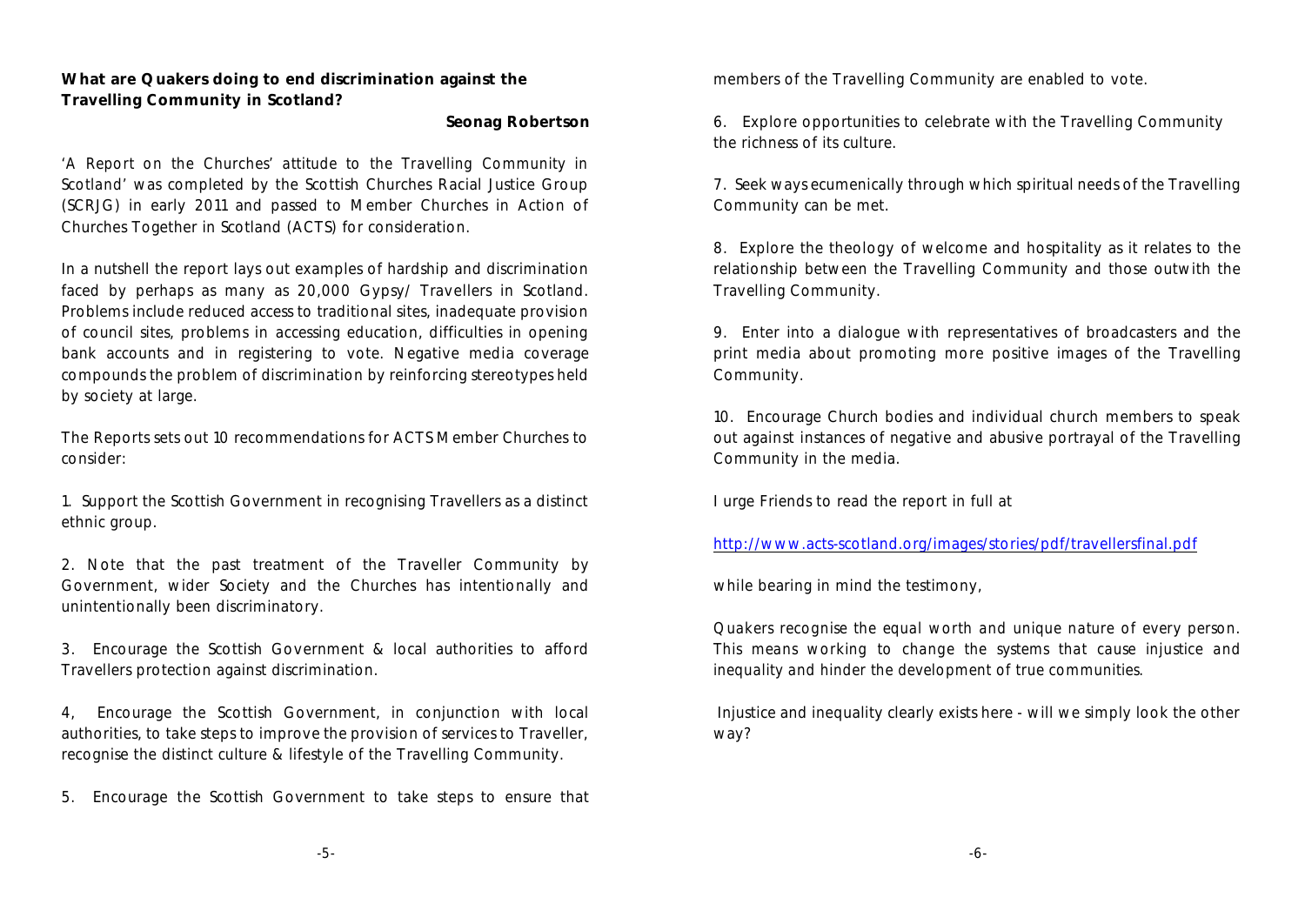**How to do your pension ethically?**

**A personal experience of trying to ensure all finance is ethically grounded.**

#### **Duncan Wallace**

In today's world of the ongoing financial crisis that seems to be affecting all of us, I have been encouraged to write this article to share my experience of what I've been doing to clean up my own finances over the last ten years away from the stock market.

In my opinion the stock market certainly seems to be part of the root cause of global uncertainty and exploitation. This can be looked at in a few ways. One is to analyse the accountability mechanisms for money held on our behalf in pension funds. Although I am not an expert on this, I think pension pots account for 75% of stock market transactions, so the financial power, in that area of the free movement of capital market is phenomenal. Yet the accountability of this market towards people and planet ethics and values is very weak – perhaps even weaker than the accountability of banks!

So where do I start? It is my own story that I have been encouraged to share. About four years ago I went independent/freelance as an organisational consultant, seeking to help all sorts of organisations to be more effective in creating a more just world. I therefore needed to think about what pension I might have for my own future that would be acceptable to the Chancellor in terms of my tax return, so that I don't get taxed on it. I didn't want to have a pension linked to the stock market. My experience, even of 'ethical' investment providers and pensions (which is an area I've been a fan of for 25 years), is that they are actually - if not more - driven by the pension managers/ investment managers keeping an eye on the % return, than by the ethical benefits.

As well as this, the best the pensions do on ethics is negative screening of companies. So they say who and where they won't invest in - arms trade, tobacco etc. Most banks are the same; even the Cooperative Bank is based only on negative screening. It can be done on a positive screening basis. If you look at the huge difference between Triodos Bank and the others, it is that it goes out and positively seeks the right sort of companies and opportunities that fit the declared ethics. Triodos looks for wind farms, organic producers and social enterprises that need capital, and enters into pro-active banking risk relationships to help facilitate the growth of that part of the economy. Our capital is then the fuel that is at their disposal.

One of the truths that I felt was coming through our discernment process was that I wanted all my finance to be closer in relationship to me than the stock market based pensions would offer. One of the problems that I think is in the system is that our capital money is very often traded and invested by people three or many more steps removed from us. How can they really know our ethics at such a distance? The closest they get is knowing Duncan Wallace as an investor wants a 5 or 7 % return and they keep their eye on performing to the % return much more vigorously than conforming to my ethics.

So I wanted to do something similar for my pension, a pro-active relational approach that isn't too distant from myself. It is after all my capital; I have significant responsibility for where and how it is used. If I'm lucky enough, privileged enough to have some capital then I believe I need to rise to the responsibility that comes with having some capital.

It boils down to that I simply don't trust anyone three or more steps removed from me, to follow my ethical standards. Not with all the other forces and factors that those who are connected - however loosely - to the stock market have to contend with to make their living.

I searched around, did a lot of connecting to people I knew who do some serious discernment in this area and came up blanks. Eventually I was put in touch with a tiny green investment firm down in Devon, that has been trying to advise on ethical and planetary just investments since the 1980s. Barchester Green Investments really provided advice for free, because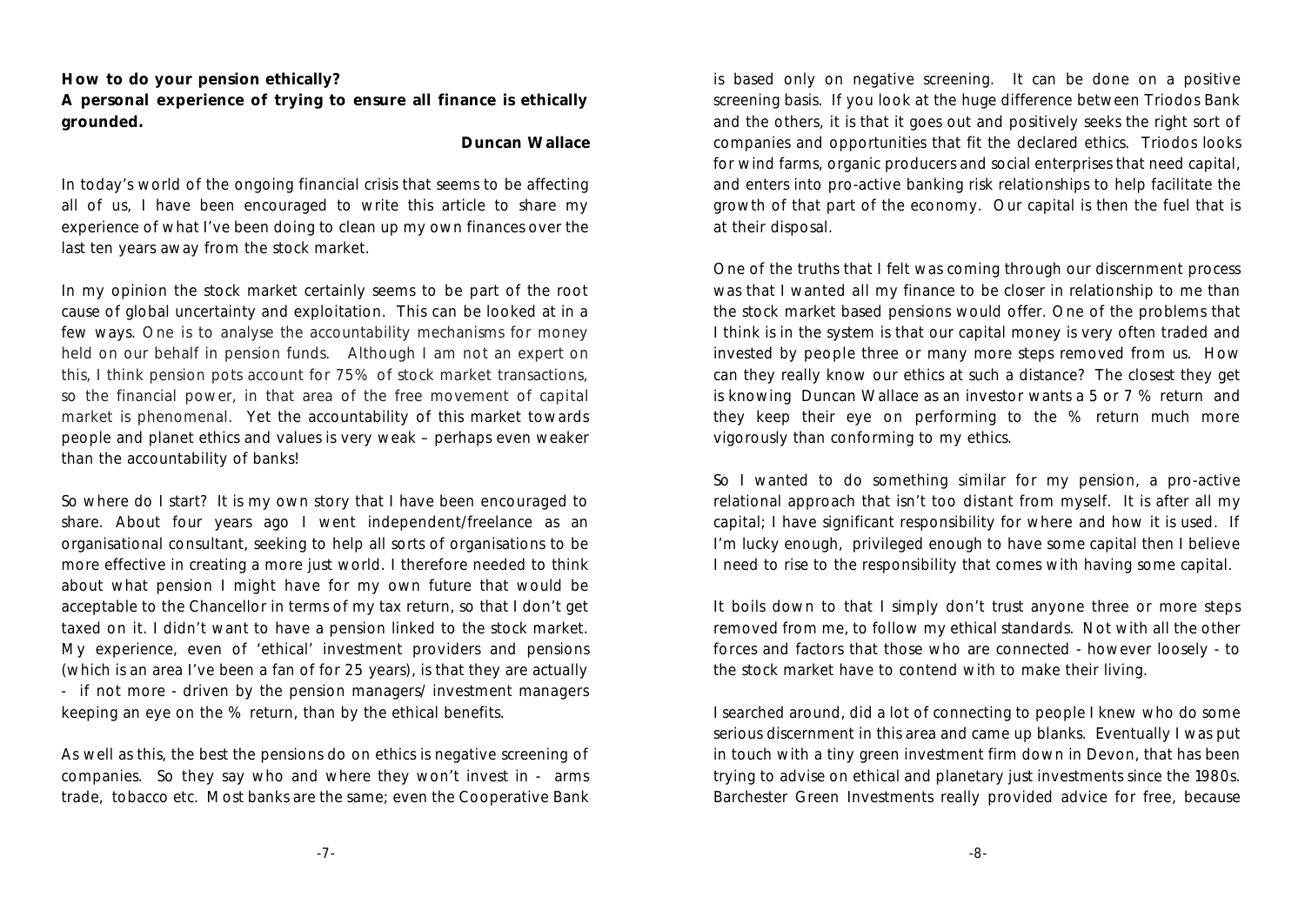they totally got my ethical parameters but there wasn't much they could sell me. What they advised me was that the way to do it is to use the mechanism that is mainly used by the rich, Self Invested Personal Pensions (SIPP's). This is a route that costs a bit more, where the individual in effect becomes their own pension provider. You put your money in a SIPP wrapper, through an intermediary (of which there are many and most charge a 2% management fee, which is why it costs more), and then you can direct where that capital is invested. So I can then choose when Triodos Renewables is raising capital by limited share issue, or the Phone Coop, or Traidcraft, or x y z green energy company, then as long as it fits my ethics and isn't on the stock market, I get my pension pot to buy a share under the terms and conditions of the release. In fact it is incredibly easy. It is nowadays all done on the internet 24/7, and because my ethics aren't that interested in moving my money around or playing of one percentage point off another, then it only takes a few hours a year.

There are lots of other parts of the market our pensions could be investing in other than the stock market. Depending what your ethics are you could be taking out investments in social housing providers' capital raising, or in commercial property, or bonds, or government capital raising issues or directly in individual businesses.

That's my story. I think what is important about sharing it, is that I really want to encourage us all to seriously think about how can we collaborate individually or collectively in order to change these financial instruments that are wielding so much un-ethically-accountable power in the financial markets. Thus our many many individuals, churches, partners, client organisations, institutions of faith can start to make some serious decisions about their pension pots being managed for pro-active good, and invest in things that are closer in relation to their own ethical purpose. We continue to see lots of ethically purposeful organisations which have a significant blind side on this area – feeling powerless to do anything.

Via the Craighead Institute and others, we have people who can help to facilitate in this area of financial governance and trustees' understanding of charitable primary and secondary purpose. I would be interested in hearing from anyone who knows other pieces of this story and getting some dialogue going about what we can do.

For the odd car usage and unfortunately for our house we have to buy in to insurance products which are stockmarket based!! That will be another story.

#### [www.triodos.org.uk](http://www.triodos.org.uk) [www.barchestergreen.co.uk](http://www.barchestergreen.co.uk)

N.B. I am technically advised that virtually all potential pension investments are traded on the stock market. It is illegal for IFAs to make formal recommendations for anyone to invest in holdings which don't qualify for this, because the Financial Services Authority (FSA) who manage the finances believe that non-traded holdings are more risky than the alternative.

Moreover, it is virtually impossible to invest in non-traded holdings within pensions. Things as low risk as ethical corporate bonds (which are loans made to relevant companies) will offer a regular return but their trading price will go up and down because of how market traders are anticipating what's going to happen and how they can make money. The only way you can get into non-traded holdings is by investing directly into them or occasionally via organisations such as Triodos

 $\bigstar \star \star \star \star$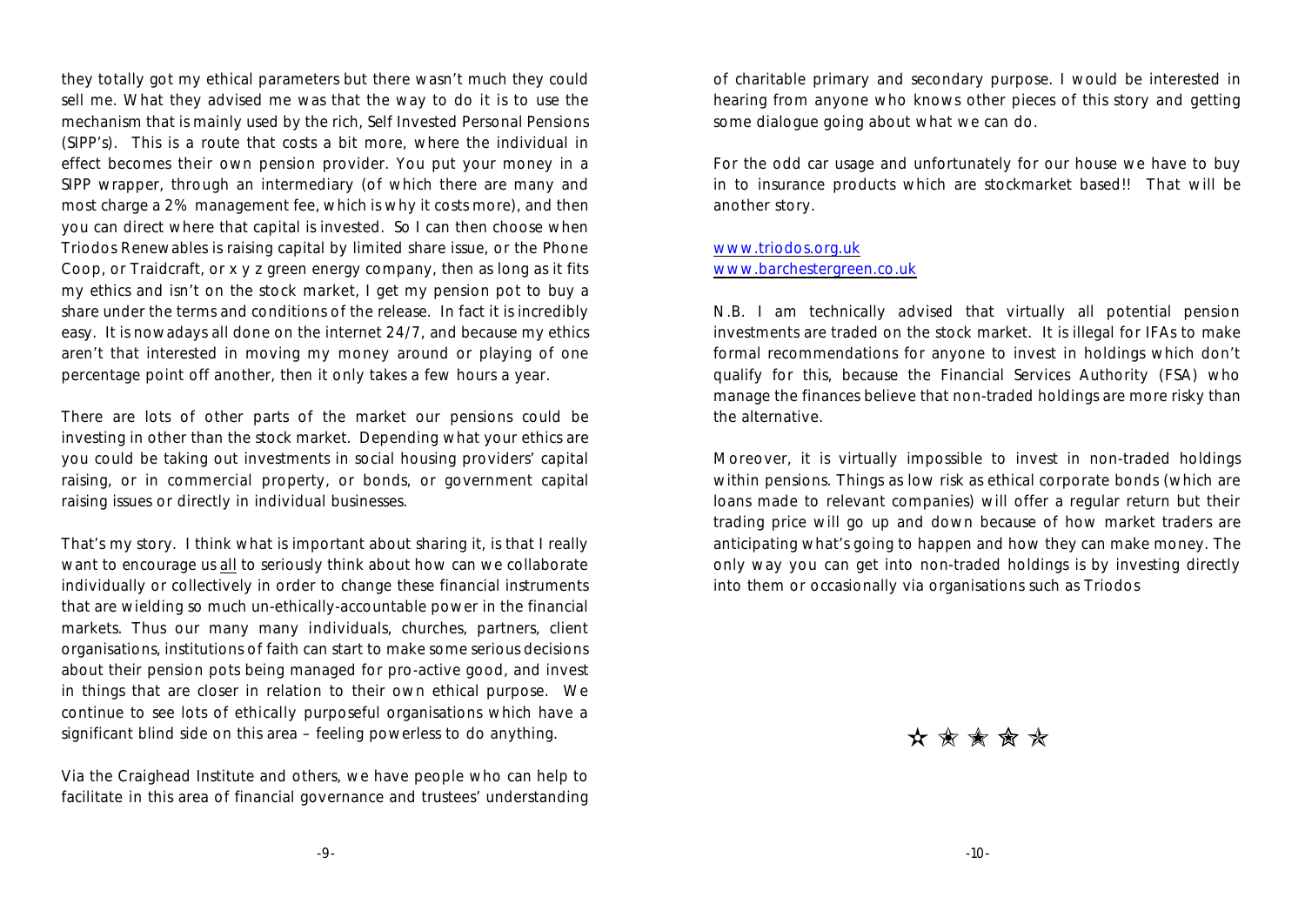# **The Gospel of Thomas Seminar October 2011**

**Rosemary Gascoyne.**

This year's shorter Autumn seminar of one day began with the query which was placed on everyone's chair, and which is always the important opening of each event' that encourages participation from all attending. It was put like this:-

> *Opening query:- The KINGDOM (that of God) The WORLD and ME ?*

This initially produced a puzzled silence as much thought was being mulled upon! These are the shortened answers/reactions of some of those present:- "I see it all as one", "Two versions of the Lord's prayer", "in the Gospel of Thomas the Kingdom is in your centre and is about you", "Harmony balance, the laws of nature", "Kingdom/Spirit is all pervasive", "We are within the Spirit I feel", "Internal Kingdom-physical-liberation".

A good hour was spent discussing this, after which a 'Presentation' on Logion 3 was given for further discussion. The subtitle of this 'Presentation' being Logion 3 as implicit poetry. This was a deeply thought out and interesting personal view by one who is a poet. The next Logion to be discussed was number 18:-

> *The disciples said to Jesus: Tell us in what way our end will be. Jesus said: Have you therefore discovered the beginning Since you seek the end?*

*For in the Place where the beginning is, There will be the end. Happy is he who will stand boldly at the beginning, He shall Know the end, And shall find Life independent of death.*

This engendered a further deep contemplation of life and death as personally experienced by each, and produced a wide variety of response amongst us. None of the logia presented at this seminar have parallels within the New Testament and these sayings recalled by Jesus disciple Thomas were originally the spoken teachings of Jesus- therefore open to widely differing interpretations by all who listened to Jesus.

It is the same today, as each one of us, according to his experience, gives a personal rendering/understanding of this saying. Also, their understanding of any of these logia/sayings will alter/evolve the longer they are dwelt upon.

This is the way of the inspired teachings of Jesus to be found in the Gospel of Thomas.

The final 'Presentation' offered for discussion, also without parallels in the New Testament, was the two logia, numbers 70 and 80. This brought together the two words that formed the title of the programme for the seminar- 'The Kingdom and the World'.

Both logia 70 and 80 point to something that is within each of us, but which only very gradually becomes part of our consciousness. Much of what is recorded in the Gospel of Thomas is at first very obscure, and we are very fortunate in this age to have these important sayings in written form, in order to be able to ponder them and to slowly comprehend these profound teachings that Jesus was trying to portray to us.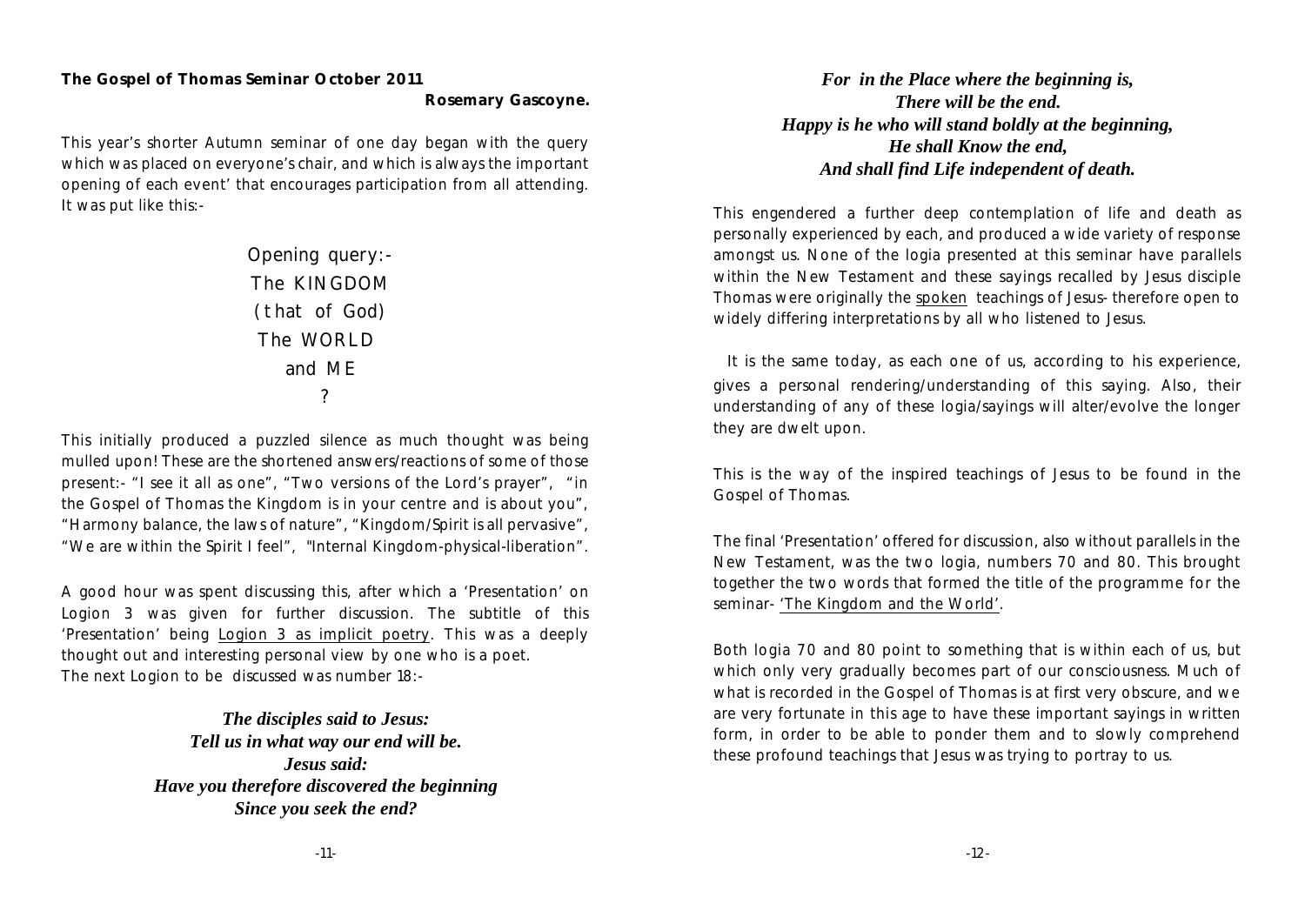**Peter Kennedy**

Among the issues discussed was the triennial report from the Retreat in York. Those presenting the report described its ways of working, and its concern to maintain a Quaker ethos in its community. Friends were pleased to hear of the emphasis on meeting the spiritual needs of patients as part of psychiatric treatment. Mention was also made of the sterling work of Bronwen Gray, the Resident Friend, and also of the changed role of the former Quaker Governors, who are now constituted as members of the "Friends of the Retreat General Meeting". General Meeting for Scotland is represented at this Members' Meeting by our Friends, Constance Tonge (Perth LM) and Penny Holland (Central Edinburgh LM).

Some members of the Quaker Committee for Christian and Interfaith Relations spoke to us about making connections – interfaith and interchurch. They reminded all Friends and Local Meetings that they are available to give advice and support on interfaith and interchurch work. They can be contacted via Marigold Bentley, [marigoldb@quaker.org.uk](mailto:marigoldb@quaker.org.uk) who serves as QCCIR Secretary, in addition to her role as an Assistant General Secretary to Quaker Peace and Social Witness.

The budget for 2012 for the Centrally Managed Work was presented and it seems that many individual Friends are not contributing the suggested average figure of £150 per annum for funding the centrally managed work of the Yearly Meeting. This hampers the work that is done in our name. If we want to live our corporate testimony and meet the commitments set out in A Framework for Action, we need to dig deeper into our pockets; we cannot rely solely on the commercial successes of renting out rooms in Friends House.

As well as giving of our finances we were told about the challenge our Recording Clerk, Paul Parker has set the Quaker Life Network - he would like the Network to have a membership of 2000 by the end of 2012. The Quaker Life Network is a network of Friends who voluntarily offer

ministry in the form of work to Friends and Meetings. It is constantly being developed to help deepen the spiritual life and experience of all Friends. Being a member might include work on any of the following: Publications - proof reading, editorial, design, content; Events facilitation, planning, speakers, workshops, review and report; Children and Young People - attracting young people to attend Meeting; Facilitate events; Engage young Friends in the life of your Meeting; Spiritual renewal - managing conflict; Meetings for Clearness; Physical and mental ill-health in Meetings; Supporting wardens; Finding Friends for roles; Energise and revitalise - outreach, accessing knowledge and experience across the Yearly Meeting; discovering your hidden talents; re-igniting the flame!

All Friends are encouraged to join the Quaker Life Network by contacting Oliver Waterhouse on 020 7663 1007 oliverw@quaker.org.uk [www.quaker.org.uk/qlnetwork](http://www.quaker.org.uk/qlnetwork) Let's make Paul's desire a reality. Come on Friends, It's what love of Quakerism commands of you!

**Sustainability** At Yearly Meeting Gathering in Canterbury in July 2011, by Minute 36 which is reproduced in part below, Friends agreed the following:-

*"... W e need to arriv e at a place in w hich w e all take personal responsibility* ... we need to pledge ourselves to corporate *action... T his action m ust flow from now here but lov e... w e w ill need to be account able to one another, but w e w ill also need to be t ender w ith one another, and to support one another through the grief and fear that radical change w ill provoke."*

Quaker Peace and Social Witness has supported this work by the production of a Sustainability Toolkit, a copy of which has been sent to all Local Meetings; further copies are available from the Quaker Bookshop. The Toolkit contains "check ups" and Carbon Impact Calculators, together with a DVD of Pam Lunn's spoken 2011 Swarthmore Lecture - "Costing not more than everything" and has been sent to every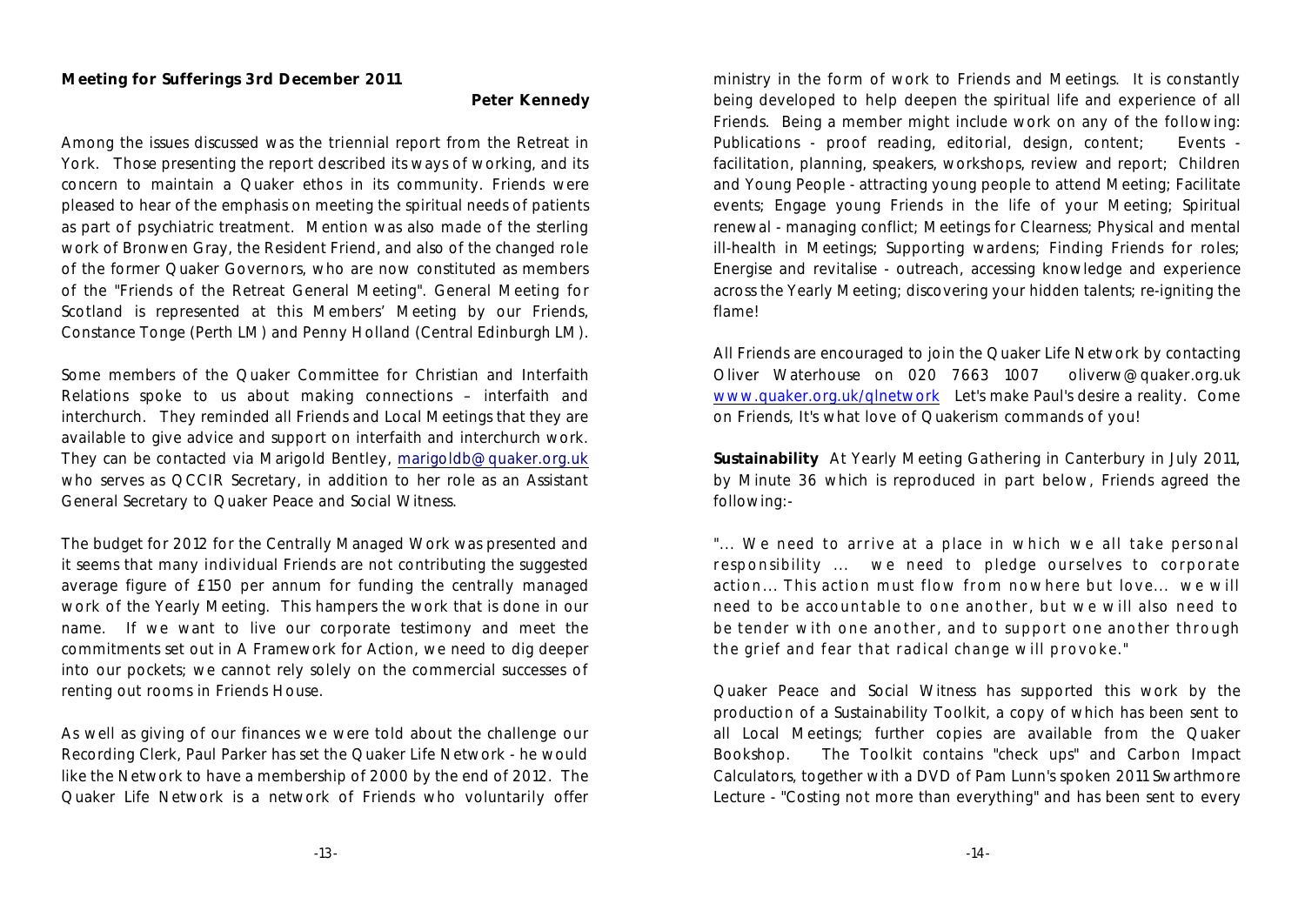Local Meeting. Chase up your Clerk if you can't find it in your LM library.

We agreed as a Meeting to set up a "Minute 36 Commitment Group" to monitor and advise our progress in achieving Friends' stated aims in Minute 36. Remember, that as Local Meetings, we are asked to provide evidence of progress to the Recording Clerk's Office by 31st March 2012 for onward reporting to Yearly Meeting in May 2012. Friends are also encouraged to send in sustainability stories, both to celebrate our successes and to assist and encourage others to learn from them. These stories should be sent to Sunniva Taylor in Quaker Peace and Social Witness at Friends House, 173 Euston Road, London, NW1 2BJ or via email at sunnivat@quaker.org.uk

Our next Meeting is on Saturday 4th February 2012 when we hope to consider Advocacy on behalf of Britain Yearly Meeting, and also to return to some aspects of "Radical Resistance and the State".

# $A H A H$

**The Society of Friends and the development of allotments during the Depression.**

**L M H Barbenel and E M Stewart.**

In 1928 the Society of Friends, concerned that the tragedy of unemployment led to physical, moral and spiritual depression, set up a special committee, the Coalfields Distress Committee to encourage men to help themselves by growing food to feed their families.

The Committee's work started in the Welsh Coalfields area where men without work who wanted an allotment were encouraged to form themselves into a Society. Over 200 such Societies were formed in a very short time.

With support from Local Authorities, Directors of Agriculture and local Allotment Associations, land was sought and leased for allotments by the Committee, who also provided seed potatoes, vegetable seeds, fertiliser and tools at greatly reduced prices.

The value of the self-help approach was soon recognised and the work of seeking, leasing land and supporting plotholders was extended fairly rapidly to areas in England and then in Scotland.

In 1930 the Committee was renamed the Committee of the Meeting for Sufferings and later became the Allotments Committee of the Society of Friends, which continued to seek and lease land throughout the 1930s. Since then until a few years ago, it made grants to poor plotholders to help with the purchase of seeds.

In November 1931 the Society of Friends Allotments Committee formed a Joint Committee with the Scottish National Union of Allotment Holders to help develop the Scheme in Scotland. In 1932 they launched an appeal to the Scottish Public to raise a sum of £3000 to provide funds to carry on the Scheme and enable 6000 to 7000 Scottish Unemployed to be assisted.

This Joint Committee continued to operate for many years, later working in conjunction with the Scottish Allotments and Gardens Society. The Scheme was modified and expanded to suit the prevailing social and economic conditions of the times so that old age pensioners and, post war, ex-service men and their wives were also eligible for assistance.

Demands on the fund were greatly diminished in the post-war years when there was little unemployment. By 1951 very few, mainly old age pensioners, were being assisted and the Joint Committee decided that there was little justification to continue operating the Scottish Scheme in its present form. The Joint Committee, however, remained in being and agreed to give support and financial contribution to the Scottish Allotments and Gardens Society to make it possible for the work to be continued.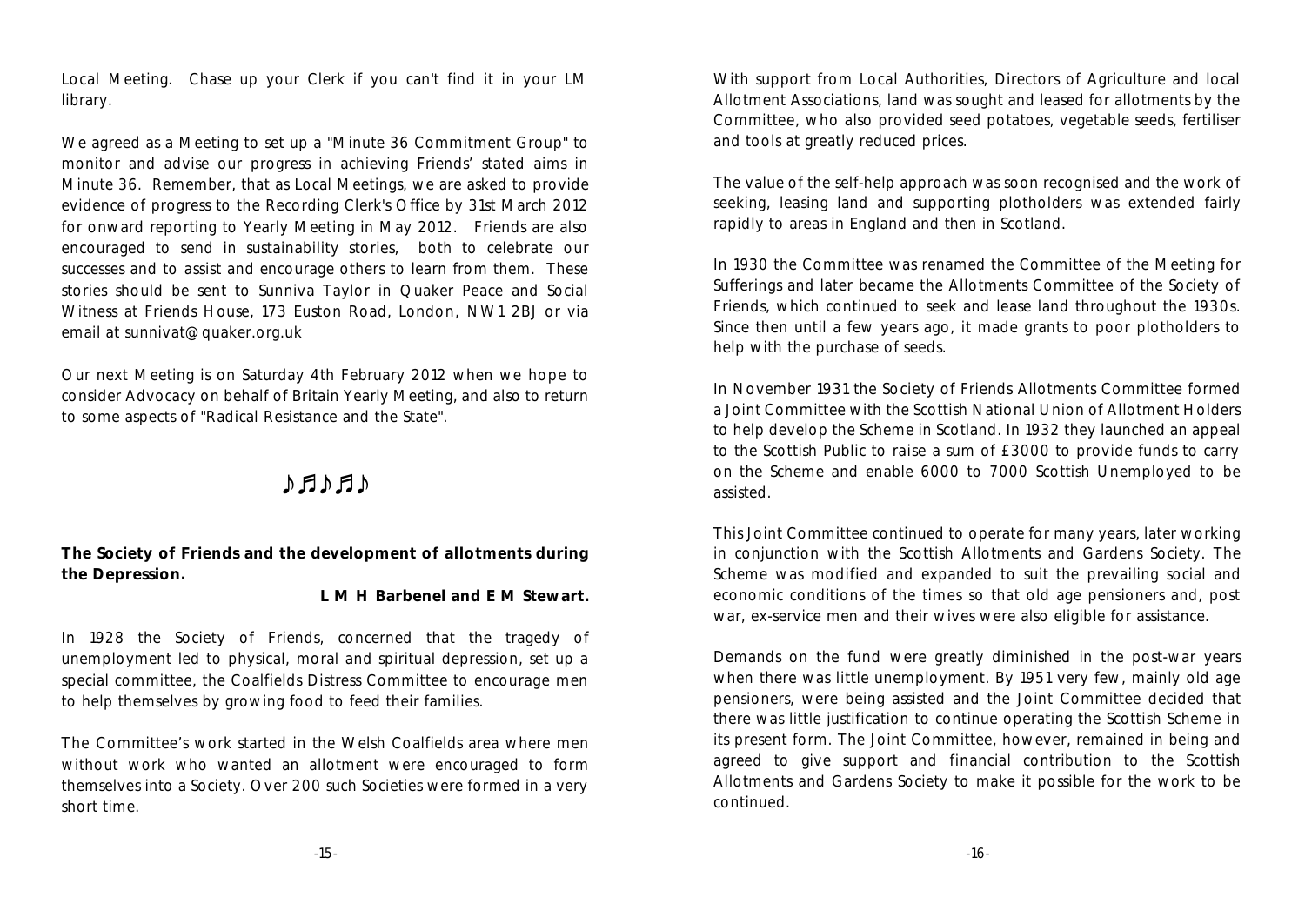**Ecumenical visit to the World Council of Churches in Geneva. Margaret Peacock**

Every so often the Church of Scotland, jointly with ACTS, organises this ecumenical visit. As a trustee of ACTS, rather than as a Friend, I took part. There were thirteen of us, from seven churches, several being ecumenical officers. Unlike them, I had time to be green as directed by YM, and went by train. This was much more fun because finally I had two hours to be a tourist: I sat in the park by the lake and watched the fountain and the people passing. There were many cyclists, several riding without hands and one even texting!

Our first introduction to WCC was morning prayer, in the huge impressive ecumenical chapel. (Quite spoilt by a man taking flash photographs all the time, even during the prayers.) The organ was given from East Berlin at the time when they were not allowed to give money. The altar was enclosed by a decorated railing with an open archway - a compromise with the Orthodox arrangement of a sanctuary closed to public eyes. The small floor tiles were arranged in wavy lines to remind us of Christ's descent into the Jordan for baptism; there were even narrow "spillways" at the sides of the entrance steps!

After morning prayers we had a short tour of the building and its many artefacts from all over the world, and were shown the display of all the 350 member churches. (I'd never heard of the Mar Thoma church, St. Thomas' foundation in India.) In the garden is a section of the Berlin wall, a gift to acknowledge the contribution of churches to its removal.

After a concentrated programme of hour-long presentations by cosmopolitan heads of departments I was able to change my perception of WCC from "that faraway waste-of-time organisation in Geneva", to "that worldwide organisation of dedicated diplomats with powerful ideas". I was reminded that "Justice, Peace and the Integrity of Creation" and "Decade to Overcome Violence", as well as "Ecumenical Accompaniment Programme for Palestine and Israel" were WCC

initiatives, and that it is not only global corporations but also the global alliances of churches that can make a difference in the world. It was a large scale demonstration of the power that can be wielded by ecumenical partnerships.

To follow the DOV, the next campaign - for a Just Peace - is now being organised. It started from the International Ecumenical Peace Convocation, which gathered 1000 delegates in Kingston, Jamaica last May. We heard from the organiser that *i*t was a tremendous success. The occasion was very green, having all the flights offset for carbon, and planting trees every day. They started with a preliminary 24-page manifesto, realised it was too long, and reduced it to 4 pages, which were unanimously accepted. Under the heading "Glory to God", the themes are:- Peace on earth, Peace with earth, Peace in the market place, and Peace with other peoples. A practical manual will be available in the New Year - I suppose Friends these days would call it a toolkit!

In the "Faith and Order" presentation the idea of pre-agreement, or "convergence" appealed to me - learning to discuss doctrine and practice respectfully, noting the places nearest to agreement - and perhaps even discovering actual agreement, "If we agree, it's nice to become aware of it". But I still regard trying to make a big common statement on "The Nature and Mission of the Church" as a waste of time, centrally and for all the churches - as Friends will remember.

The Ecumenical Institute at the beautiful Château de Bossey a few miles up the lake is WCC's academic department, running courses up to PhD standard, accredited by the university of Geneva. They run courses in "ecumenical formation" in which pastors from all kinds of Christian churches live together and learn to arrange services together, accommodating their incompatible liturgies. They also instruct in ecofarming for pastors who need to educate parishioners or supplement their stipend. They find that all the students can understand teaching in "ecumenical English", except for the Americans and British! This saves the expense of translation.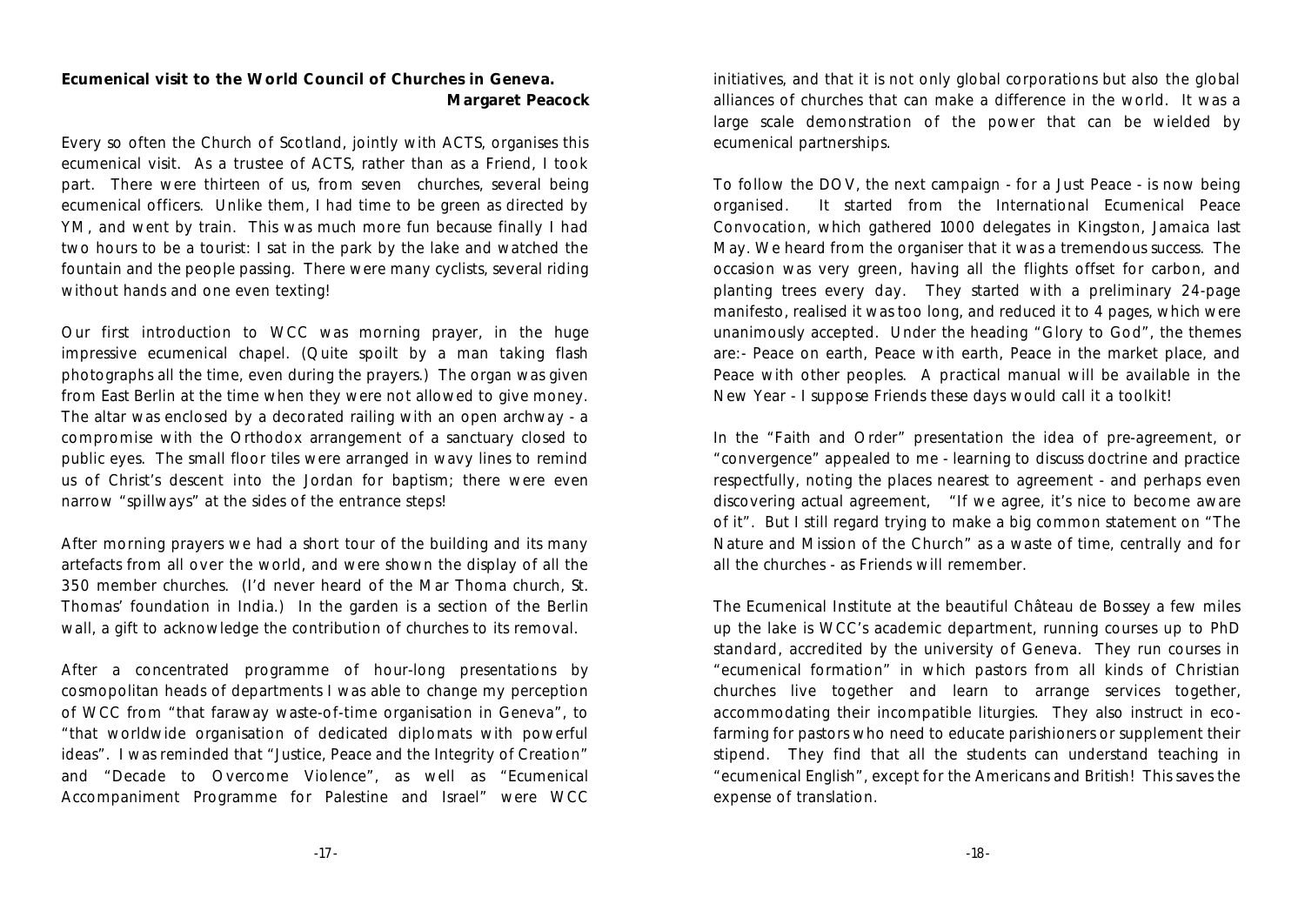oing my preparation for the trip from the website I became impressed by the extent and variety of WCC's programmes, but we only heard about them after EAPPI on the last morning, from a man whose "ecumenical English" I couldn't understand well. I should like to have had a longer opportunity on these subjects. As it was, there was almost no point in asking about, say, their United Nations Liaison Office in New York, in the short time for "any questions". Topics of interest would have been their work on:- preparation for the climate change conference in Durban; enforced migration due to climate change or persecution; dalits; nuclear disarmament; human rights; eco-justice; and Ecumenical Water Network whatever that is!

During the first lunch break I organised for us to visit QUNO and hear about its work. They gave us a very nice lunch, as if we were diplomats, and our group expressed appreciation. Oddly enough, QUNO Geneva was at Bossey the next day at the same time as us - I think for a planning meeting with QUNO New York.

I am very glad I went and had my respect for worldwide ecumenical enterprise so immensely expanded. And many thanks to ACTS for the travelling expenses.



#### **ACTS 21st ANNIVERSARY CELEBRATION.. 26/10/2011 Pamala McDougall**

What a joy it is to be with my ecumenical friends and be part of the celebrations! I've been asked to speak about my own ecumenical journey with a Quaker perspective.

Friends – or Quakers as we are known - have been involved in the modern ecumenical movement since its beginning. Our booklet of Advices and Queries number 6 reads

'Do you work gladly with other religious groups in the pursuit of common goals? While remaining faithful to Quaker insights try to enter imaginatively into the life and witness of other communities of faith, creating the bonds of friendship' ACTS has encouraged and facilitated this.

Records show that we have been exploring and wrestling with ecumenism since 1892. Prior to our acceptance into membership of CTBI, we struggled and debated and were exercised with theological WORDS with which we had difficulty in meeting the criteria for membership. Eventually an exception was made to accommodate our Society and in 1989 at our Yearly Meeting in Aberdeen the decision to apply for membership of CTBI was made and so could allow Friends in Scotland to apply for membership of ACTS.

Our minute at the time read -

'With humility and faith in the possibilities ahead, we are encouraged to respond positively to the welcome embrace that is being offered to us, and to respond with warmth and acceptance in the understanding that while words may divide the Spirit unites'

At the ecumenical conference in 2005 held jointly by the Kirk and ACTS, Alison Elliot who was then the convenor of ACTS Forum, described ecumenism as a 'fixing of institutions in order to be able to use resources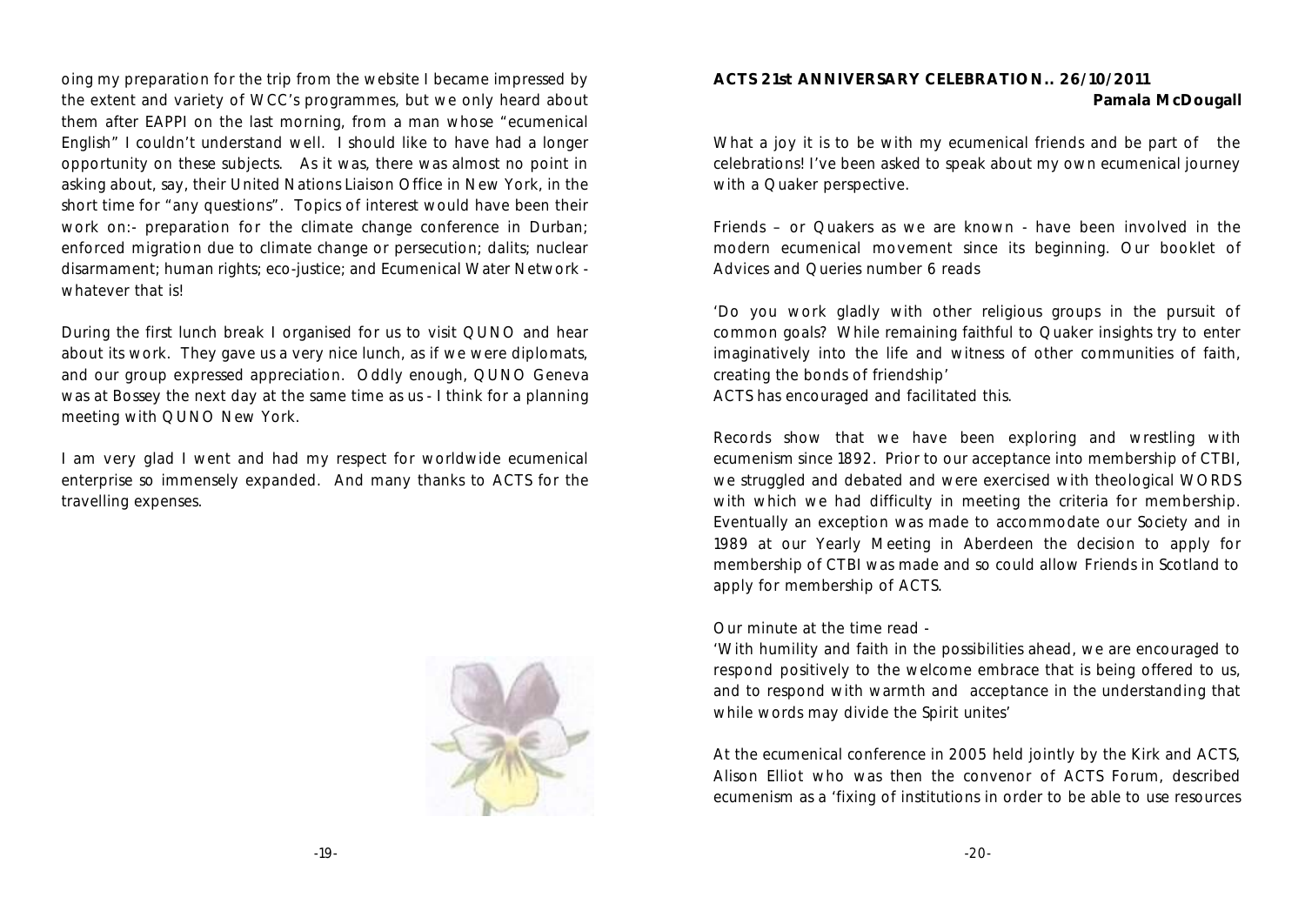better'. This is often seen in terms of demolition – a taking down of walls- but walls can create a sheltering, creative space where differences can be aired and similarities acknowledged.

My own experiences in ACTS have shown that learning a new theological language and accepting there are times to use that theological language, is often a way forward in understanding and in Grace.

There are other times, when moved to gently challenge a word or phrase or action, has proved fruitful for all.

It was so helpful to be invited to contribute to the ACTS booklet 'What Mission Means' It meant we had to go away and think about what mission means to us, and then we clarified our own thoughts which resulted in our own booklet 'Quakers and the Ecumenical Agenda' which is available to all.

Our closer involvement with ACTS in terms of time, commitment and finances has not always met with universal approval! Some even consider our limited resources and energies should be directed in other ways, and I would not be surprised if this was not the case with other congregations. However, I agree with Cardinal Mercier who, in 1920 observed that - 'In order to unite with one another we must love one another, in order to love one another we must know one another, in order to know one another we must meet one another'.

What I can say is that as a result of personal contacts through ACTS, my spiritual life has been enriched by the insights, traditions and friendships, of the member churches, and that the way in which they have reached out to us in love and acceptance has had an effect within the Religious Society of Friends. We have appreciated the care and sensitivity in which our particular perception of Truth and the Light, which is not enshrined in credal statements, has been received.

Having gracefully retired ( somewhat reluctantly I have to say!) from mainstream ecumenical life, I was touched and honoured to be asked

to contribute to the celebrations this evening.

I thought about sharing my own personal recollections and highlights – but so many!

I could remind you that I was part of the 'seek and appoint' group for the new General Secretary after our Friend Kevin Franz left, so you could thank me for helping to land you with Stephen Smyth - sorry, **gifted** with Stephen! Did you know he is a poet? I once famously went past the station where I had left my car on the way back from an ACTS meeting late at night having been immersed in one of his poetry books! Not too popular with my husband that night.

I could tell you of my involvement with the Scottish Government through ACTS – the anti sectarian meetings, the delegation to discuss Human Trafficking, both very worthwhile. Then there were the meetings with the First Minister – first Jack McConnell then Alex Salmond. The first time I met Alex Salmond he went down the line and greeted everyone in the ACTS delegation, but walked right past me! Having no clerical collar and the only woman, he thought I was an admin. person! I put him right of course and he has never forgotten me since! But I was glad when Lily Twist from the Methodists joined us and a womanly camaraderie was quickly established.

Then there was the meeting when I was asked to introduce the item on end of life issues and palliative care when the same First Minister said 'now let's move on to Pamala and the end of life'.

So many highlights and memories. The Seeds of Hope gathering in Perth, and the anti slavery bi-centenary in 2007 when I was privileged to sign a pledge of commitment at the David Livingstone Centre in Blantyre to work alongside my fellow ACTS members towards the eradication of present day slavery

I could go on about being the ACTS representative to the General Assembly of the Church of Scotland – a week of fascinating debate and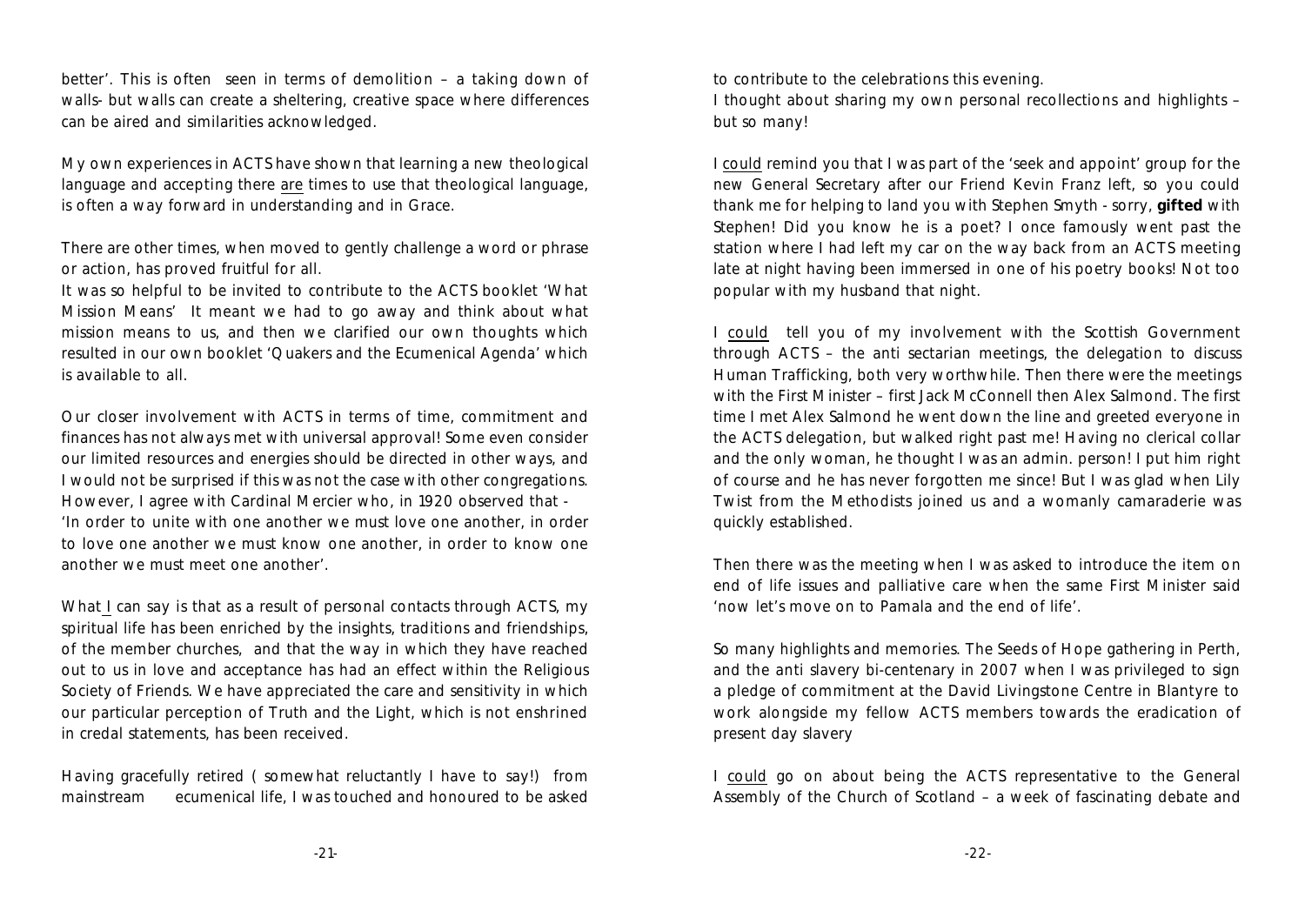meetings. When I finally plucked up courage to speak it was to welcome the new Church of Scotland interfaith officer – and to warn the delegates after hours of sitting in the chamber the result may not be momentous decisions but deep venous thrombosis!

I could enlarge on my appointment as ACTS Trustee on CTBI – the journeys up and down to London, the lengthy meetings, the reams of paperwork in preparation. I only got to grips with the dozens of acronyms when I was leaving! I have fond memories of Bob Fyffe, Steven Smyth and Alan Dixon of the Salvation Army instilling in me the finer points of how Wales, England, Ireland and Scotland work together in CTBI, and how, when Bob was appointed in June 2006, he had to identify where £175,000 worth of cuts were to be made in the CTBI budget. I soon learned about 'common pots', 'new models of working' and 'moving forward'. Interesting times indeed and I was part of all that for ACTS and reporting back to ACTS Forum with my fellow Trustees. I think we made a positive difference during a time of great change at CTBI – together.

I could tell you about my pinnacle ecumenical experience of Geneva 2008 being the First Quaker to join ACTS in its annual pilgrimage to the WCC, Bossey ecumenical centre, and even managed to include a visit to the Quaker UN office - and I became more familiar with John Knox and so much more. But don't encourage Stephen to expand on some very unquakerly but friendly meals out – he tends to exaggerate!

I could describe the ecumenical conference in Aviemore in November 2009 'Christianity, Conflict and the Soul of the Nation and its follow up gathering to address conflict in and between the churches – but you should really follow this up for yourselves. For me there was a recognition of the problems and possible ways of working in an ecumenical way.

And finally I could tell you lots more about my annual appearance with the ACTS Rural group at the Royal Highland Show. I've attended for several years now and will have to have loss and bereavement counseling when I stop going! The Rural group are doing a fantastic job of outreach to the farming community and beyond - and firmly putting the churches on the rural map.I love meeting up with my ACTS colleagues, lobbying MSPs and talking to the public who have never heard of ACTS and telling them all about us. How could I forget milking a model cow with Cardinal Keith O'Brian or sitting at lunch with the richest and biggest egg producer in Scotland and asking 'Have you got happy hens? And his reply NO. End of conversation! This year we had the wonderful opportunity of signing the Pilgrimage Today pledge, thanks to the ACTS Rural group initiative.

Yes, so many more memories, and more memories still to be made. ACTS should never underestimate the work it does and its witness to Christian life and values, so much needed at this time in Scotland's history. Our deep appreciation and thanks go to the ACTS staff, past and present for their dedication and hard work, their imaginative initiatives and being loyal servants despite all the ups and downs. On our journey together the words of the Quaker Isaac Penington written in 1667 still ring clear and true.

"Our life is love and peace and tenderness and bearing one with another and forgiving one another, and not laying accusations one against another, but praying for one another and helping one another with a tender hand."

Happy 21st birthday, ACTS, and may you be blessed with many more to come.

\*\*\*\*\*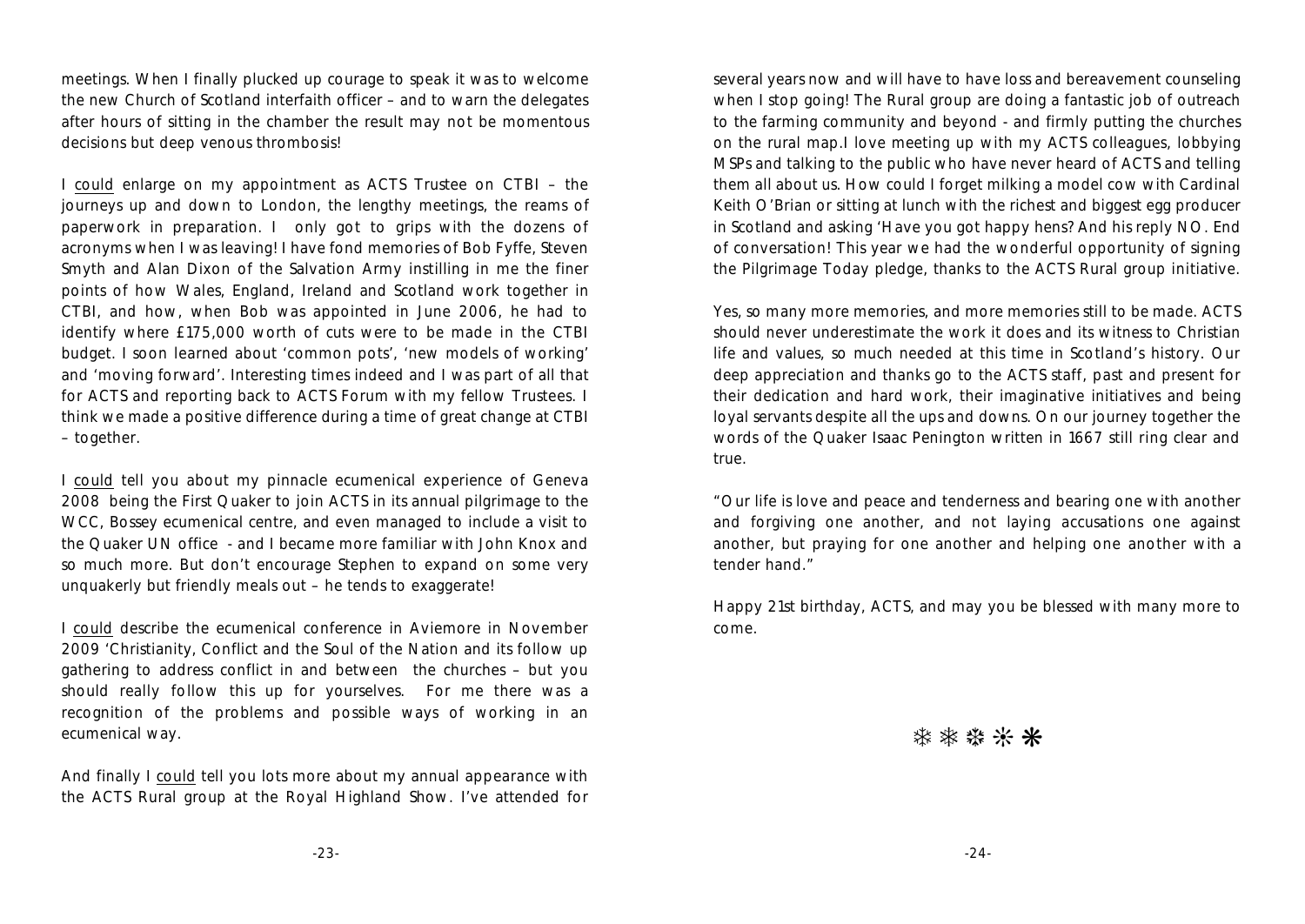# **Young People's Link Weekend October 21st to 23rd 2011**

#### **Madeleine Harding**

Twenty young people aged 13 to 17 gathered together in Glasgow Meeting House for a weekend when we considered our theme of "creating community - creating connections". We thought about the importance of community including the various communities we belong to, what connects us, and the support we get from our Quaker community.

On Saturday morning Justin Kenrick and Jamie Auldsmith facilitated sessions about how community connects us, and how these connections provide a supportive network. They looked at other communities and how they function, the similarities and diversity of community life.

Susie Reade continued the theme by thinking about our individual first steps to building community and guided the young people into making beautiful books that illustrated these first steps (see the pictures, below).

Saturday evening started with a special evening meal including Mary Jane's delicious sticky toffee pudding as a treat, which we later worked off with some rather active fun and games for all.

On Sunday we joined Glasgow Friends for Meeting for Worship (there was just about space for everyone!). Then it was lunchtime and goodbyes until next time.

Link weekends provide a valuable opportunity for young people from all over Scotland to be part of a Quaker community and to understand better what it means to be a Quaker, as well as getting to know each other better and renewing old friendships.

We had a good, strong group of adult helpers to plan and run the weekend and without them these weekends would not happen. If you are interested to help at any level do please get in touch with Madeleine Harding. The more help the better and we may even be able to offer more than one link weekend a year. It is fun for all - staff and young people alike!

Finally, a big thank you to Glasgow Friends for welcoming us into their Meeting House and providing a homely and safe environment. We hope to see you again before too long.





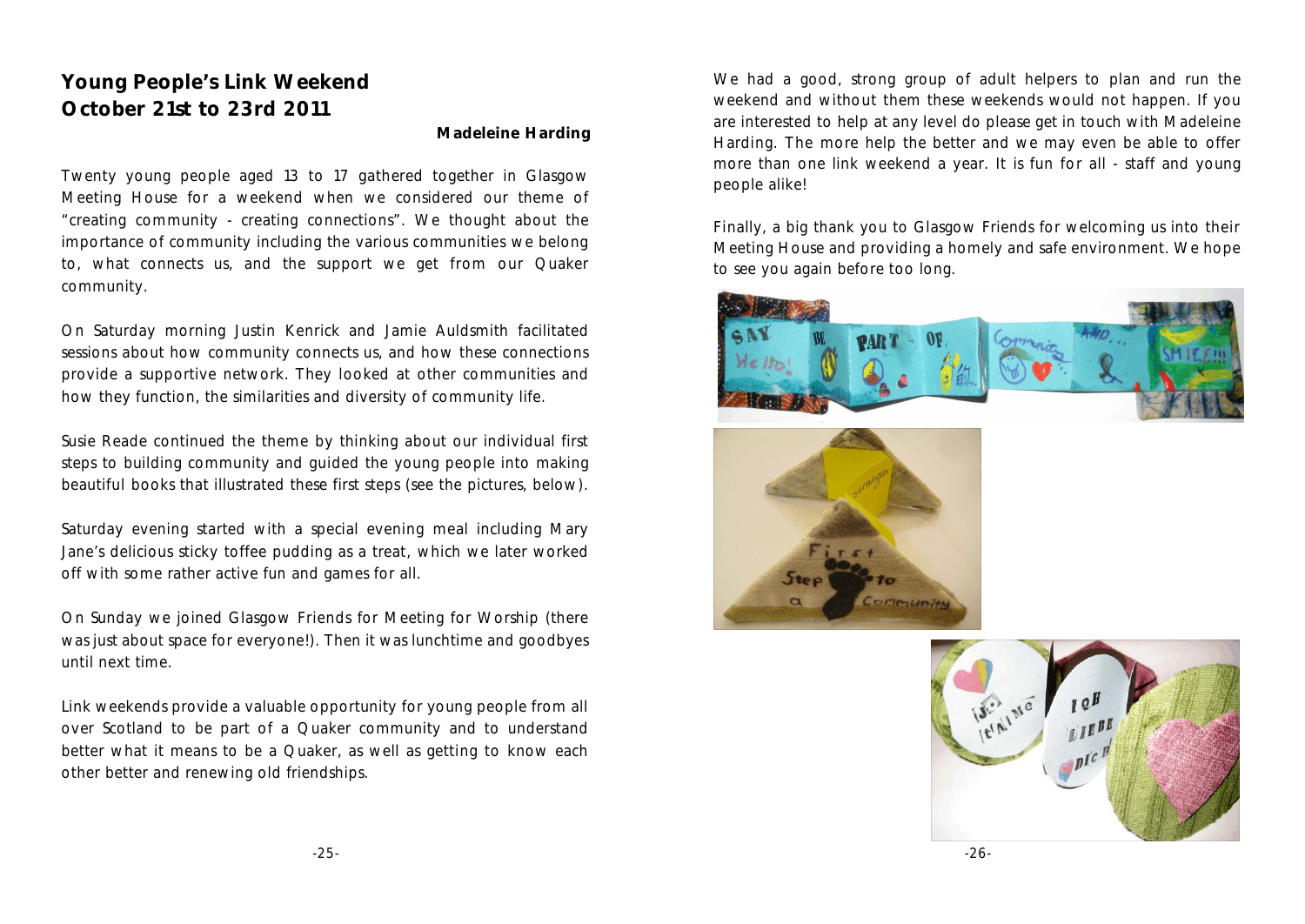**Could - and should - Quakers seek to enable more openness in Scotland about dying, death and bereavement?** 

**Graham Morton**

*Good Life, Good Death, Good Grief* is an alliance of individuals and organisations working to make Scotland a place where there is more openness about death, dying and bereavement so that:

 $#$  People are aware of ways to live with death, dying and bereavement;

# People feel better equipped to support each other through the difficult times that can come with death, dying and bereavement.

It was launched in November by a "2-course lunch with conversation menu" to illustrate some of the alliance's principles.

I was thrilled to be contacted by Bronwen in early October, asking whether I would be interested in representing Quakers in Scotland at it. Earlier in the year I had made mention, via the Register of Skills and Experience, of my interest in meeting the spiritual needs of those approaching the end of their lives.

One of the persistent messages I heard at the event was that many people in Scotland are very ill at ease considering such matters. We heard from a number of people who had found that some friends – including ones of long standing – tended to drift away once it became known that they or one of their loved ones was terminally ill or had died.

What part, if any, does "religion" play in this? It was suggested that the decline of religious frameworks within Scotland means that in the early 21<sup>st</sup> century far fewer people have the emotional and practical skills to cope with such situations – skills that previous generations took for granted.

Impassioned comments at the launch by Makar Liz Lochhead made

immediate front page coverage. Liz referred to the insensitivity of an NHS surgeon when informing her and her husband Tom Logan in 2010 that he was terminally ill. Tom died a month later. Before the launch event, those behind the alliance (established and hosted by the Scottish Partnership for Palliative care) had found that some news media were - initially at least - far from persuaded that their readers/viewers would want any coverage of such "morbid" issues.

Another message, from speakers who have lost loved ones in the fairly recent past, was that being able to talk openly and honestly about such matters can be very helpful. And in "learning to live alongside" their bereavement, many felt particularly supported by conversation with others who were, or had been, in the same situation.

What can – or should – Quakers in Scotland do in the light of this? What follows is a far-from-exhaustive list of suggestions.

1. Could we build on the discussion at General Meeting in March 2011 and take further our consideration of end of life issues? Some organisations have developed resources to enable groups of people to consider matters such as living wills (statements expressing our views on how we would or would not like to be treated if, at the relevant time, we should be unable to make decisions about our future).

2. Could we (perhaps in conjunction with others, such as interfaith groups or local councils of churches) encourage more openness about such matters within our home communities? This could be by arranging and publicising meetings open to the public for reflecting on such issues. Is there scope to erode the boundaries between our local communities and hospices or care homes (through, for example, the provision of a cafe)?

3. We could (as Meetings and individuals) become members of *Good*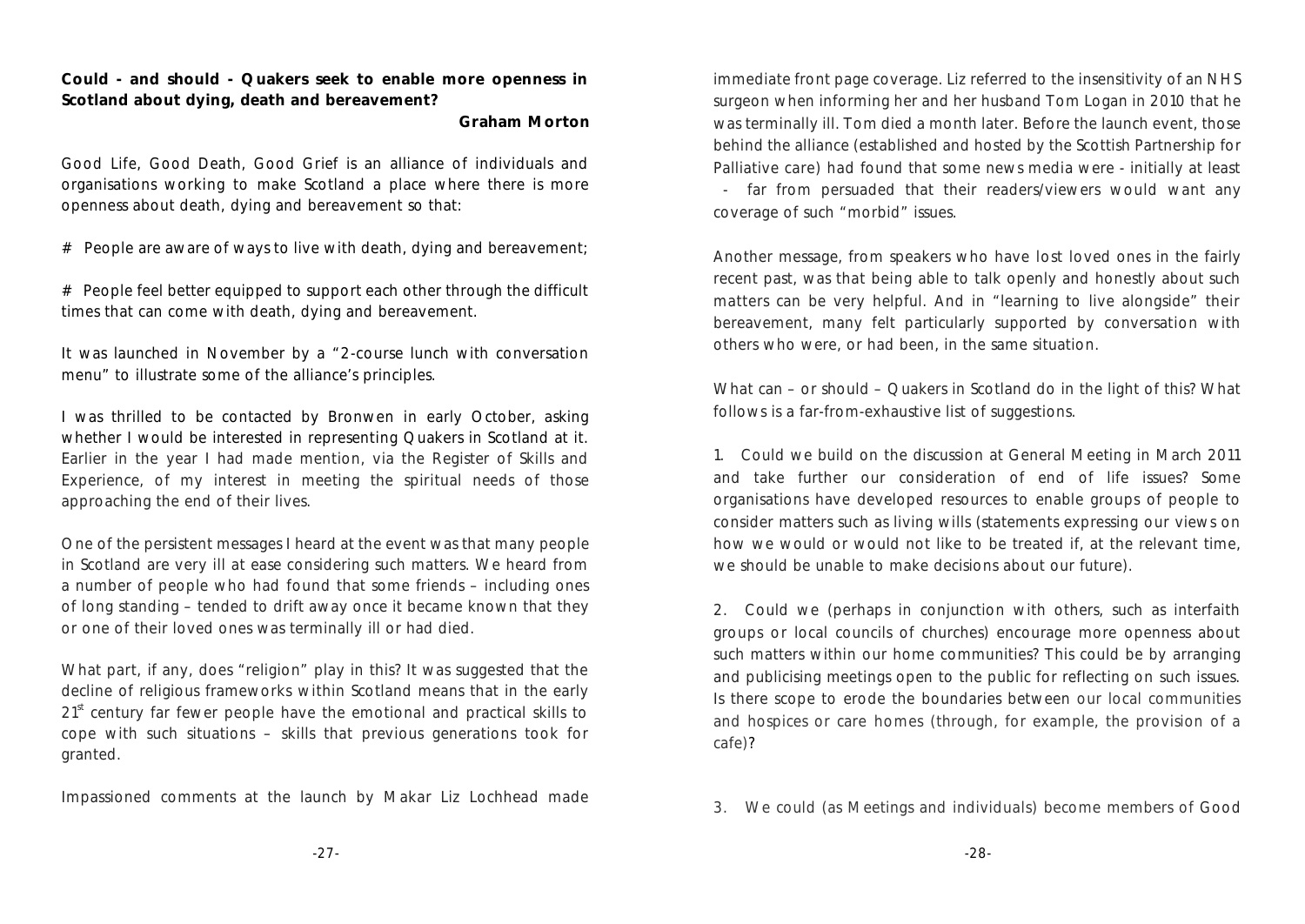*Life, Good Death, Good Grief* and express support for it via its page on Facebook. Membership is free. For more information see: [http://www.goodlifedeathgrief.org.uk](http://www.goodlifedeathgrief.org.uk/)

4. Can we do more to support those (in and beyond our local meetings) coping with terminal illness or bereavement?

 $\blacklozenge$   $\rightsquigarrow$   $\rightsquigarrow$   $\rightsquigarrow$ 

**Preparing for Death and the Afterlife**

**Isobel Bracewell**

We all need to take time to consider the physical and spiritual realities of death, ideally before our soul's life journey on this earth prepares to go through the sacred threshold to its real home. The time is known alone to God. I love the saying of Radinbranath Tagore who is a Hindu:- "Death is not extingishing the light; it is putting out the lamp because dawn has come."

The Quaker Advice says:- 'Are you able to contemplate your death and the death of those closest to you? Accepting the fact of death we are able to live life more fully."

*"Birth is the death of the life we have known; death the birth of the life we have yet to live."* Anon **Anon Anon Anon Anon Anon** 

The great mystery is that we are unable to foresee a real existence with different experiences when we return to the heavens from which we were born.

Many of us facing the journey of life as it nears its end will have some time when doubts and fears can take hold, shaking faith to its foundations Jesus himself had his own 'wilderness experience.' For 40 days he knew the Lenten desert was real.

Having been close to death on several occasions I know what it is like to feel a sense of disconnection with the past and with no hope of a future. I did not know what to think, what to feel, what to do. There was a feeling of dislocation having no signpost to guide me across a frightening wasteland. It is the process of the journey to death which frightens most of us both physically and spiritually even when we believe that our eternal selves will continue after death. We all fear pain and helplessness. There are no ready answers. What we do need are companions on our journey who can wait, watch with us and take time to listen to us. To me this is more important than anything else. I have also found that the ongoing prayers of others give great comfort.

On three occasions I have had wonderful 'out of body experiences' in hospital when to the Doctors, Nurses and once when Michael my husband was present I appeared to be unconscious. How difficult it is to judge what happens to the person who is still said to be alive but who appears to be totally unconscious. Not a state any one of us would choose. Yet, on these occasions I have found that my soul being had an expanded consciousness, the real 'I' could see all that was happening and I referred to 'my body' not me lying on the bed in the ward and in the accident and emergency department. How different was my experience to that of those at my bedside who thought I was near to death.

When I came back into my body I was disappointed, and on the last occasion angry and sorry that the time for the next stage of the new spiritual adventure was being denied me. Yet I did not want to leave Michael behind. My time had not yet come.

I fully respect people's rights not to choose an assisted death, but for those, including myself, if palliative care does not and could never address all of my suffering at the end of life, I would not wish anyone to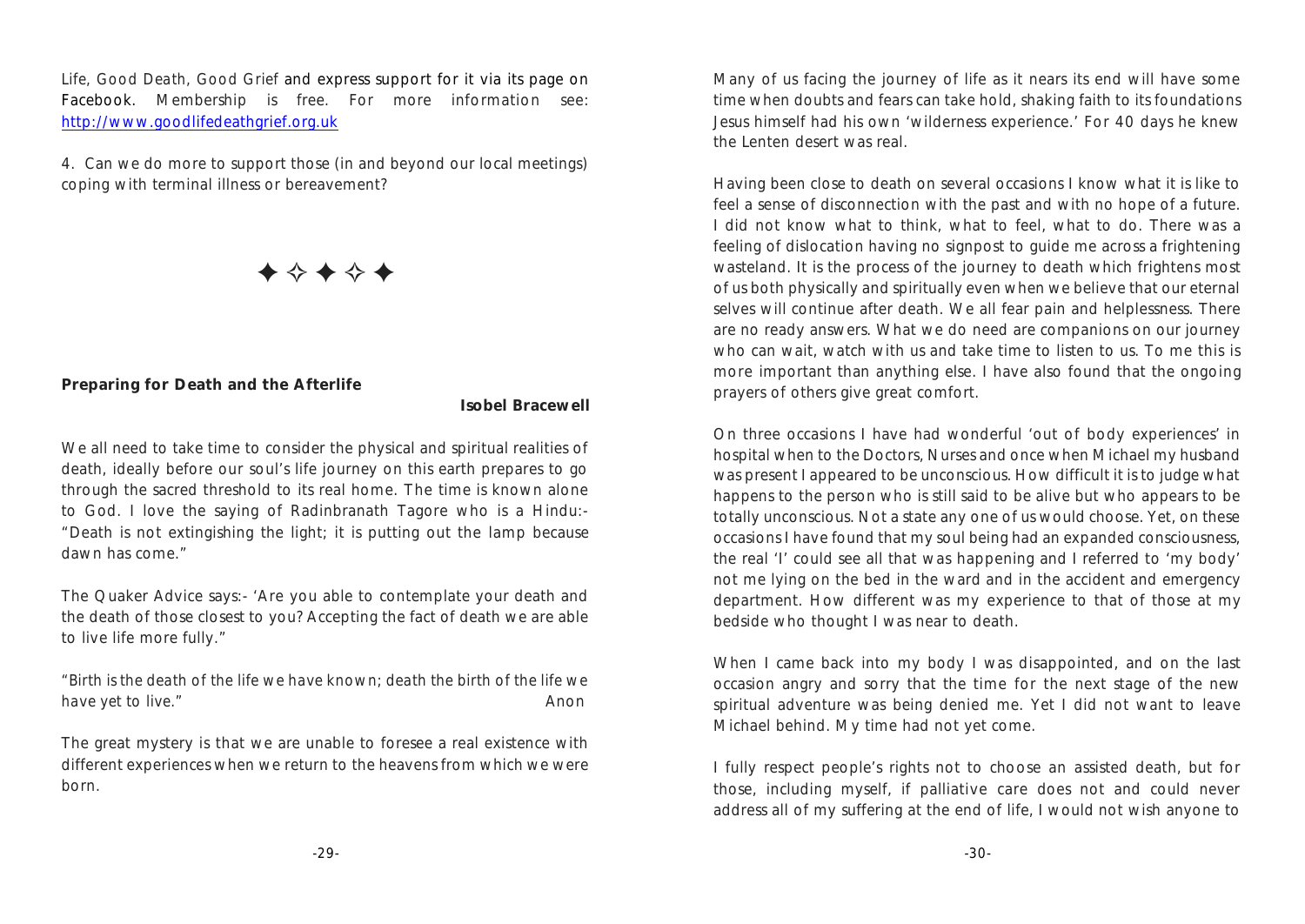make decisions on my behalf.

It is my body and my dying which is important. To know that others would have compassion, acknowledge my fundamental right to refuse medical treatment if the situation arose, this would give me great comfort and would improve the quality of the life left. The time has to come when those assisting us to have a good death, which I don't regard as suicide, will not be prosecuted. 'The best person to look after someone who's dying is someone who loves them'

QFP 21.54 Death is not an end, but a beginning. It is but an incident in the 'life of the ages', which is God's gift to us now. It is the escape of the spirit from its old limitations and its freeing for a larger and more glorious career.

William Littleboy, 1917

#### **Quaker Council for European Affairs**

What's really going on in Brussels? Why do the European institutions matter? Come and find out! - QCEA is arranging a Study Tour from 14 to 21 April 2012, involving visits to European institutions in Brussels and Strasbourg, workshops and interactive debates on the EU, QCEA's involvement and that of other NGOs in peace, economic justice, human rights and sustainable energy security.

General Meeting is offering a subsidy of about £200 to support a Friend to attend the Study Tour. For information contact the Treasurer, John Phillips. For more information on the study tour go to http://www.qcea.org/home/events/study-tours/ or contact Margaret Munro, 01259 760 853.

**General Meeting for Scotland 12 November 2011** 

#### **Christine Davis**

It was good to get to GM again, after having had clashing diary commitments earlier in the year, and what a GM it was! We had visitors:- Tony Weekes from Ireland YM who was one of the speakers; Paul Parker, the Recording Clerk; and Michael Hutchinson, the Assistant Recording Clerk, technically a visitor though he has recently come to live in Glasgow. We had a session of needful business in the morning which was well attended and thoughtful.

It's always a sign of a healthy organisation when a discussion of financial policy and the budget leads to intelligent exchange. We cheerfully increased our support of Scottish Churches' Housing Action by 50% and other donations by 20% given the austerity of the times. We also heard from Jenny Brierley of the work of the Quaker Housing Trust which hopes to expand its work in Scotland. Check it out on the web! ww.qht.org.uk

We welcomed the work done for us by a small group preparing a response to the Scottish Government's consultation on Same Sex Marriage. We made some minor textual amendments before agreeing to submit the response. It is good when we can express our testimony in this way.

In the afternoon, and with expanded numbers - it was good to see so many Friends enthusiastically at GM - we started our consideration of economics by hearing from Tony Weekes about his work on *Economics and the Quaker Way.* Tony emphasised that economics is a human construct, and therefore amenable to human alteration; it is not immutable. We should look at economics from a human and humane perspective, not at humanity from an economic perspective! This was most refreshing in a time when politicians often dispense doom, gloom and despair around economics and imply that we have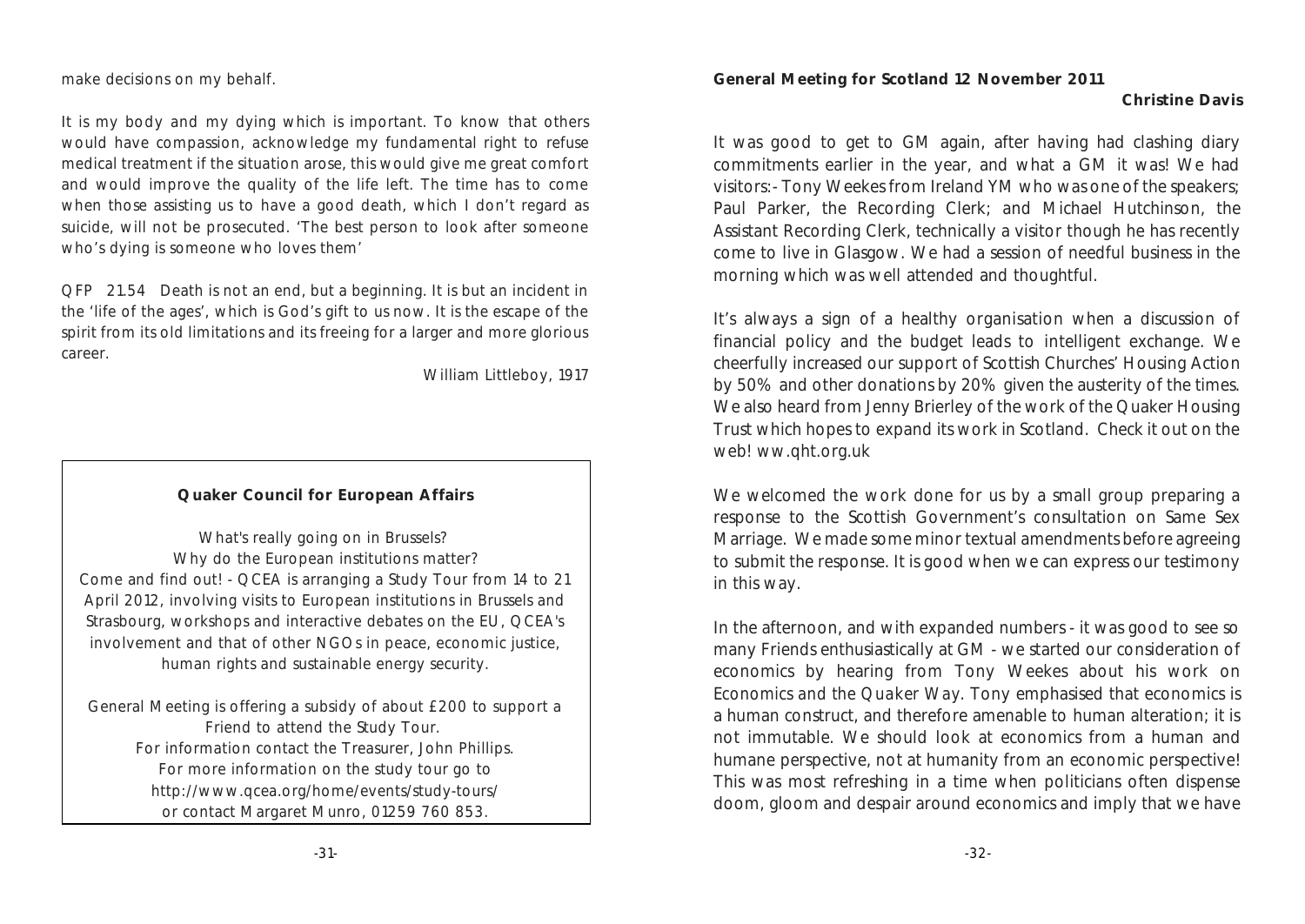no choices but to follow their prescriptions. Human well being, rather than growth, should be the objective of our political economy.

We then heard from Annie Miller about the impact of growing inequality in the last decades and the possibilities of addressing aspects of this through the use of Citizen's Income - see www.citizensincome.org for more detail. This stimulated a lively discussion, which in the usual Friendly fashion, ranged widely, taking in not just macroeconomics and politics, but housing on brownfield sites, second homes in times of homelessness, local cooperatives and credit unions, and ways we can work to promote economics with a human face.

I left on the Saturday immensely cheered by the vision and energy of the meeting and the Friends present. As ever, it was good to see and greet each other. But that is not all we do when we meet - this occasion was a reminder of all we can do in service to our communities when we work together in this focused and worshipful way. Are we taking the thoughts and stimulating ideas home to our Area and Local Meetings?



**Watch out for the Elders and Overseers training day:- Saturday 16 June, Glasgow Meeting House.**

**Residential General Meeting 12-13 November 2011**

#### **Magaret Boland**

I arrived at GM about 5pm on the Saturday, to a crowded room which had a feeling of a buzz about it as members took part in a question and answer session. I was pleasantly surprised to see members of my local meeting who do not come regularly to GM.

The afternoon session was followed by a scrumptious supper for those who stayed on for the evening entertainment. Enough stayed on to make it a very enjoyable evening. We kicked off with a questionnaire that had us going around finding out quirky things about each other, such as who was born furthest from where they now lived or who had the most snow last winter - a tie we decided between Aberdeenshire and Dunblane

We were then well entertained by Edinburgh friends and even enticed into participating in group ploys, one of which had us roaming the room with our eyes shut trying to link up with the particular other folk who were responding appropriately to our own animal moo, woof or quack! The evening was a pleasant reminder to me of large family gatherings in the distant past.

Sunday morning had us reflecting on Economics and the Quaker way to see what aspects or elements we could promote and unite behind. As minute 12 says:

*Seeking to understand how the principles of our Quaker faith should lead us to contribute through testimony and personal action to the reformation of our current economic system. We note that Britain Yearly Meeting is supporting the campaign to introduce a tax on financial transactions, the Tobin Tax. We have identified a number of contributions we can make individually, bearing witness to a less*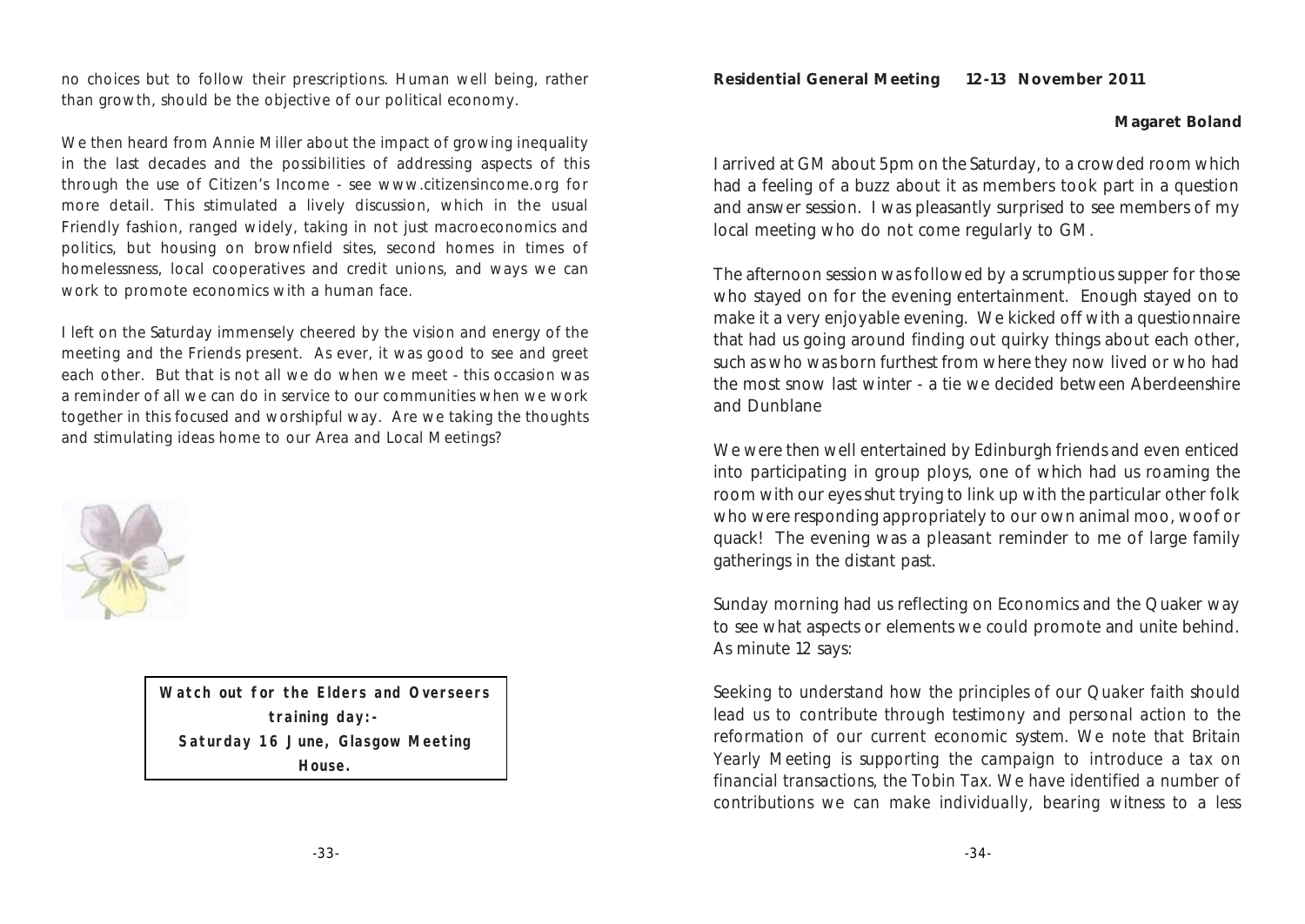*materialist lifestyle and ensuring that our savings are put to productive use.*

*Within the debate which is taking place in our wider society, including the Occupy demonstrations, we see the need to uphold a non-violent approach and to work in a constructive way with other faiths and likeminded groups. We see the increasing inequality in our society and the growth of unemployment as a challenge both to our Quaker principles and to social stability.*

*We are called to go into the silent worship of our Meetings, to listen for God's guidance, to discern how best each of us can respond to this great challenge of our time, and how, by being ourselves transformed, we can contribute to the transformation of our world.*

This was followed by a very moving All Age Meeting for Worship with Central Edinburgh Friends on the theme of peace - it being Remembrance Sunday.

There was a final opportunity for fellowship over a very nice lunch. I returned to Dunblane by two buses via Glasgow as the bus gets me to my road end whereas the train leaves me with a half hour uphill walk. It also meant I had company for the first part.

**Faslane Meetings for Worship in 2012**  11 March, 13 May, 24 June, 12 August, 12 October, 11 November Bring your food, your chair and your waterproofs Leave Edinburgh 8-30 am

Alison Burnley

**Scottish Quakers and the Scottish Parliament**

**Elizabeth Allen, for GM working group** 

In September, 2011 General Meeting for Scotland (GM) appointed a working group to bring forward proposals for how GM, on behalf of Quakers in Scotland, might engage with the Scottish Parliament, Here are the proposals for your consideration. They will come to General Meeting in March.

#### **Premise**

To move forward on this, GM needs to agree a system for: Making the necessary decisions Taking the agreed action Agreeing and submitting the response In drawing up the proposals, the working group tried to work within existing GM structures, drafting in specialist help when needed.

#### **Selecting Policy Areas**

The volume of material issuing from the Scottish Parliament is considerable and we need to filter through this and select the policy areas Quakers in Scotland wish to address.

The working group's proposals focus on criminal justice, but the group understands that Quakers in Scotland may wish to enter the debate on other issues too.

Within the criminal justice field, there are many possibilities for engagement and we need to select what is appropriate for Scottish Quakers to work on. In practice this will be a small number of really important concerns. So who will be responsible for making these decisions and how will they make them?

#### **Making Decisions - the discernment process**

The Quaker discernment process should to be at the core of our decisionmaking. Those involved need to be informed about the Scottish criminal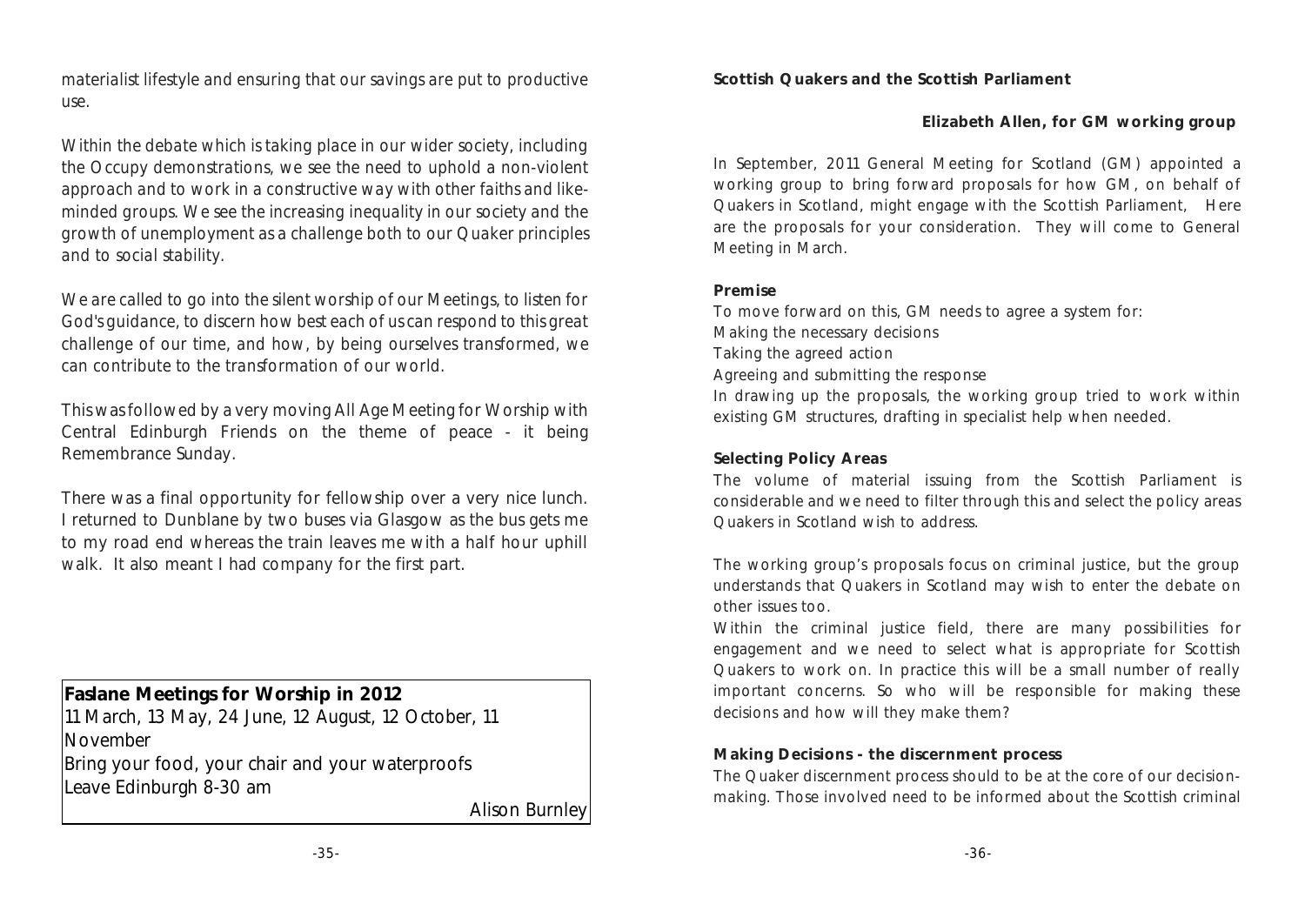justice debate and Quaker criminal justice work. Although the working group does not anticipate General Meeting as a whole being involved in the discernment process, those who are engaged in it need to be accountable to General Meeting.

As GM Communications and Outreach Functions Group has as part of its remit,

*"Identify opportunities for GM to engage with the current media and political agenda (eg. Scottish Government consultations)"*

The working group suggests that this is the appropriate body for selecting the issues on which Friends should focus. The GM Parliamentary Liaison Person, who is a member of this Group, is familiar with Scottish Parliamentary business and its time-table and will be a key person in this process. Apart from the Parliamentary Liaison Person, the Group may consider that its present composition is not sufficiently specialised for making this decision and GM might want to consider co-opting a few Friends with knowledge of criminal justice matters and of Quaker work on the issue, on to the Function Group, in an advisory capacity. GM may also wish to involve the Scottish Quaker Criminal Justice Network (subject to consent) in the decision making process but as this is an ad-hoc group, its involvement may not be practical.

#### **Taking action**

The working group suggests that it would be appropriate to handle a few authentic Quaker concerns proactively. To do this GM Communications and Outreach Group might appoint a small specialist group to lobby the Scottish Parliament on the concern, in conjunction with the GM Parliamentary Liaison Person. For selected other issues, it would be more appropriate to be reactive, responding to Scottish Government consultations, either as Quakers or with other like-minded bodies such as the Joint Faiths Advisory Board on Criminal Justice (subject to membership) and secular penal reform organisations.

#### Scottish Quakers and the Scottish Parliament Draft proposals from the GM working group, based on Criminal Justice